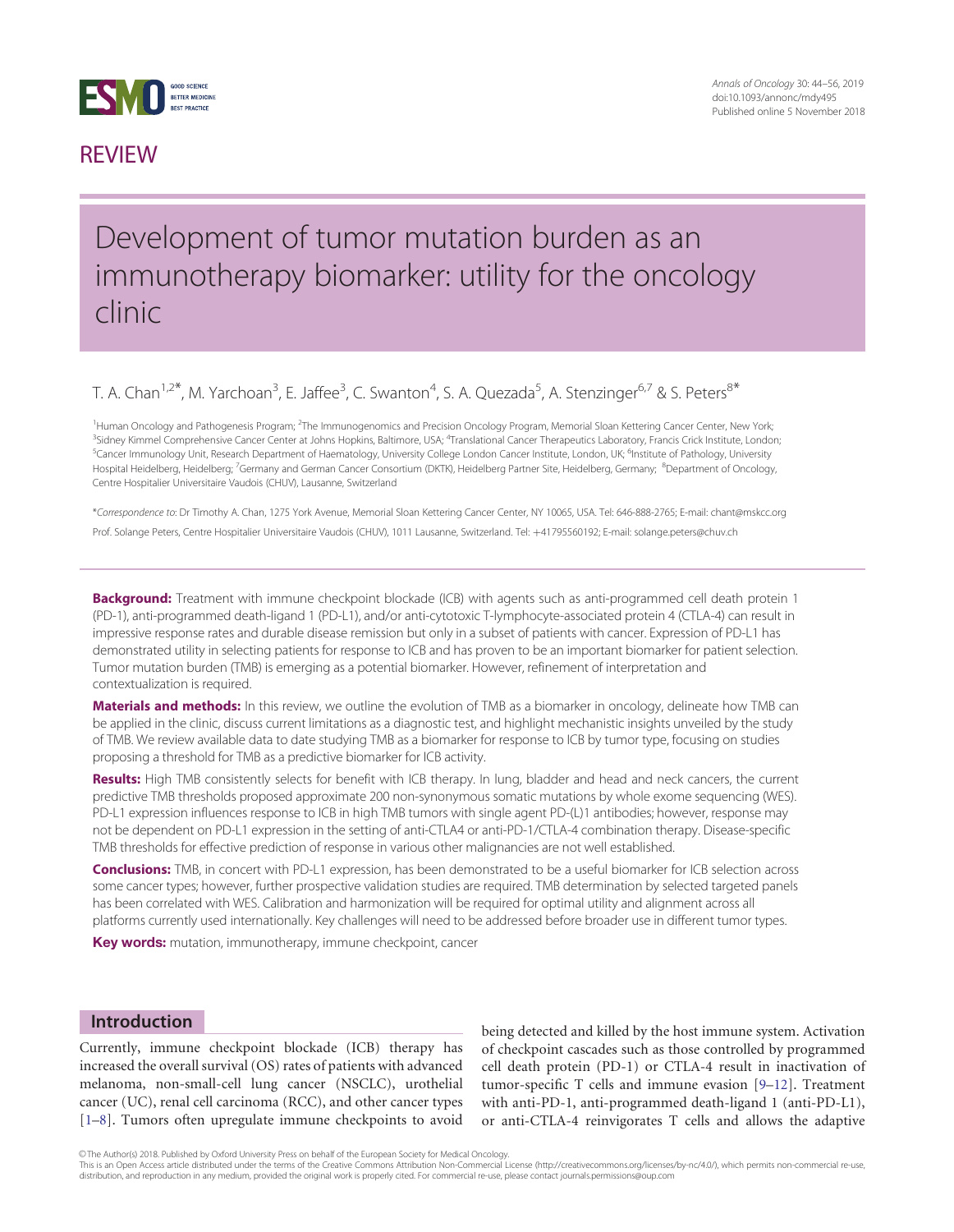<span id="page-1-0"></span>immune system to target tumor cells [[13,](#page-10-0) [14](#page-10-0)]. Detection of tumor and/or immune cell PD-L1 by immunohistochemical measurement has been extensively studied as a predictor of response to anti-PD(L)-1 treatment and has been convincingly demonstrated to be a valid biomarker in some settings. PD-L1 expression by immunohistochemistry (IHC) is an Food and Drug Administration (FDA)-approved companion diagnostic test for pembrolizumab in NSCLC, gastric/gastroesophageal junction adenocarcinoma, cervical cancer and UC [[15–20\]](#page-10-0), and has shown some predictive ability across several other cancer types including head and neck and small-cell lung carcinoma [\[21–23](#page-10-0)].

PD-L1 quantitation for immunotherapy response prediction is imperfect and there is a need for improved biomarkers of response. The presence of tumor-infiltrating lymphocytes (TILs) might confer a prognostic and a predictive impact [[24,](#page-10-0) [25\]](#page-10-0). The T-cell-inflamed gene expression profile (GEP) [[26\]](#page-10-0), immune gene expression signatures [[27,](#page-10-0) [28\]](#page-10-0), as well as description of the microbiome [\[29–31](#page-10-0)] also represent emerging predictive biomarkers.

Cancer is a genetic disease. Neoplastic transformation results from the accumulation of somatic mutations in the DNA of affected cells. These genetic alterations include driver mutations, mutations that directly affect tumor growth such as those in TP53, epidermal growth factor receptor (EGFR) or RAS, and passenger mutations, which are alterations that do not directly impact the growth of the cancer cell [[32–34\]](#page-10-0). Genetic changes in tumors can include non-synonymous mutations largely comprised of missense mutations (point mutations that change the amino acid codon), synonymous mutations (silent mutations that do not alter amino acid coding), insertions or deletions (indels, which can cause frameshifts), and copy number gains and losses. There is dramatic variation in the frequency of each type of these genetic alterations between individual tumors and between different tumor types [[35](#page-10-0)–[38](#page-10-0)]. Tumor mutation burden (TMB) can be used to predict ICB efficacy and has since become a useful biomarker across many cancer types for identification of patients that will benefit from immunotherapy [[39](#page-10-0)–[42\]](#page-10-0).

#### TMB and its relationship to neoantigens

A minority of somatic mutations in tumor DNA can give rise to neoantigens, mutation-derived antigens that are recognized and targeted by the immune system, especially after treatment with agents that activate T cells [[39,](#page-10-0) [43–46](#page-11-0)]. These mutations can be transcribed and translated, and neoantigen-containing peptides can be processed by the antigen-processing machinery and loaded on to major histocompatibility complex (MHC) molecules for presentation on the cell surface. Importantly, however, not all mutations will generate neoantigens. In fact, only a minority of mutations generate peptides that are properly processed and loaded on to MHC complexes, and even fewer are able to be recognized by T cells [[47,](#page-11-0) [48](#page-11-0)]. Therefore, not all neopeptides presented on the cell surface are immunogenic [\[48](#page-11-0)–[50](#page-11-0)]. Importantly, however, the more somatic mutations a tumor has, the more neoantigens it is also likely to form, and TMB can represent a useful estimation of tumor neoantigenic load.

It is important to note that the presence of immunogenic neoantigens is not the only factor that influences the ability of T cells to recognize and kill tumor cells. Inactivating mutations in the antigen presentation pathway can occur, which can influence the ability of cells to present peptides to the immune system. Some immunologically relevant genes that can become mutated in cancers include JAK1, JAK2, B2M, STK11, and others [\[51,](#page-11-0) [52\]](#page-11-0). The presence of these alterations can modulate the overall effect of TMB or neoantigen load on ICB response.

#### Variation of TMB across tumor types

As TMB evolves as a relevant tool for the identification of patients likely to respond to ICB, a large effort has been made to characterize the type and the extent of TMB variation across tumor types and histologies. Over the last few years, a large number of studies have been able to map and characterize TMB variations across disease pathologies [[37](#page-10-0), [38](#page-10-0), [53](#page-11-0)], documenting the highest levels of TMB in melanoma followed by NSCLCs and other squamous carcinomas, while leukemias and pediatric tumors show the lowest levels of TMB. Cancers such those of the breast, kidney, and ovary display intermediate levels of mutational load. In addition to the variation in the levels of TMB across tumor types, a significant TMB range is also observed within the same cancer type. Within NSCLCs, there is a high degree of variation in TMB across patients attributable to smoking status compared with gastric and breast cancers. Mutational signatures characterized by Stratton et al. have shed light on the origins of tumor somatic mutations [\[53](#page-11-0)]. For example, UV light and tobacco carcinogens are the dominant mutational processes in melanoma and NSCLC, respectively. Later in tumor evolution, mutations present in some cells but not others (so-called subclonal mutations) occur. In many tumor types, these mutations have been attributed to the APOBEC cytidine deaminase family and can also occur following cytotoxic chemotherapy in resistant emergent subclones [\[54–57](#page-11-0)]. The clonal nature of neoantigens has been shown to be relevant for T cell priming and responses to immune checkpoint inhibitors. Considering that intratumoral heterogeneity (ITH) can vary across tumor types [[58\]](#page-11-0) and can potentially impact antitumor immunity, it is important to consider ITH when analyzing TMB.

### Variables defining TMB

Considering that high TMB correlates with a greater probability of displaying tumor neoantigens on HLA molecules on the surface of tumor cells [\[59](#page-11-0), [60](#page-11-0)], it is rational to hypothesize that the tumors with the highest TMB are more likely to respond to ICB agents as this greater mutation load would increase the likelihood of recognition by neoantigen-reactive T cells. Consistent with this hypothesis, several studies have demonstrated an association between high TMB and response to anti-CTLA-4 in melanoma [[39,](#page-10-0) [61\]](#page-11-0) and anti-PD-1 in NSCLC [[40\]](#page-10-0). Subsequent trials retrospectively analyzing TMB association with ICB treatment have been conducted in NSCLC, small-cell lung cancer (SCLC), and melanoma and have shown a correlation between TMB and ICB benefit [[41,](#page-10-0) [61–65](#page-11-0)]. Figure [1](#page-2-0) shows the evolution of TMB as an immunotherapy biomarker over the last several years.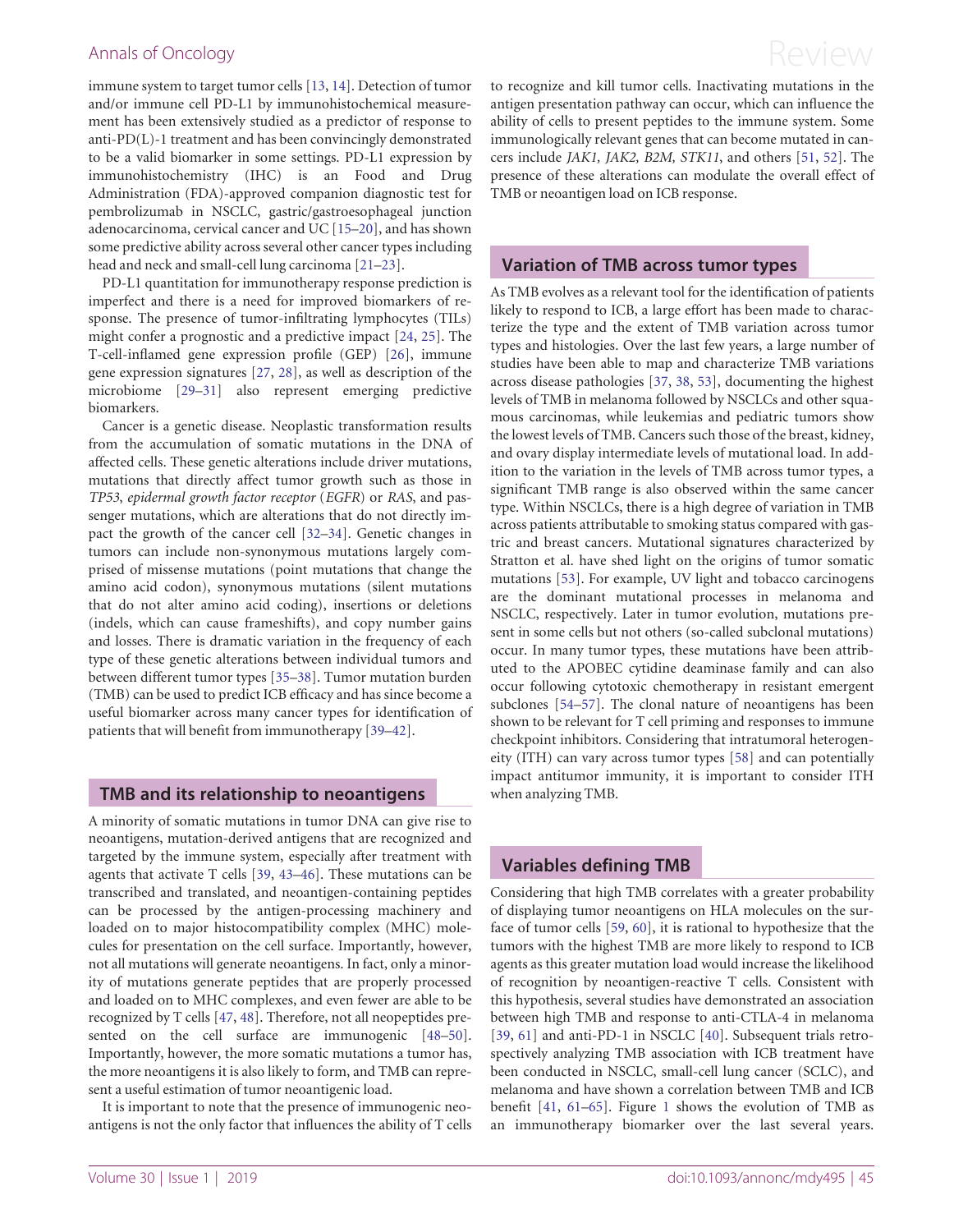<span id="page-2-0"></span>

Figure 1. The evolution of tumor mutation burden as an immunotherapy biomarker. Major studies that are important in the development of TMB as a biomarker are shown. Color coding indicates type of study. The studies are ordered as a function of time, with the year indicated in the timeline. ICB, immune checkpoint blockade; 1L, first line; 2L, second line; +, and others; I-O, immune-oncology agent; IPI, ipilimumab; NIVO, nivolumab; NSCLC, non-small cell lung cancer; SCLC, small cell lung cancer; TMB, tumor mutational burden.

1. Snyder A et al. N Engl J Med 2014; 371(23): 2189–2199. 2. Rooney MS et al. Cell 2015; 160(1–2): 48–61. 3. Rizvi NA et al. Science 2015; 348(6230): 124–128. 4. Rosenberg JE et al. Lancet 2016; 387(10031): 1909–1920. 5. Kowanetz M et al. Poster presentation at ESMO 2016. Abstract 77P. 6. Kowanetz M et al. Oral presentation at WCLC 2016. Abstract 6149. 7. Balar AV et al. Lancet 2017; 389(10064): 67–76. 8. Seiwert TW et al. J Clin Oncol 2018; 36(suppl 5S; abstract 25). 9. Chalmers ZR et al. Genome Med 2017; 9(1): 34. 10. Zehir A et al. Nat Med 2017; 23(6): 703–713. 11. Carbone DP et al. N Engl J Med 2017; 376(25): 2415–2426. 12 Galsky MD et al. Poster presentation at ESMO 2017. Abstract 848PD. 13. Gandara DR et al. Oral presentation at ESMO 2017. Abstract 1295O. 14. Fabrizio DA et al. Poster presentation at ESMO 2017. Abstract 102P. 15. Mok T et al. Poster presentation at ESMO 2017. Abstract 1383TiP. 16. Antonia SJ et al. Oral presentation at WCLC 2017. Abstract 11063. 17. Riaz N et al. Cell 2017; 171(4): 934–949. 18. Foundation Medicine. [http://investors.foundationmedicine.com/releasedetail.cfm?ReleaseID=](http://investors.foundationmedicine.com/releasedetail.cfm?ReleaseID=1050380) [1050380](http://investors.foundationmedicine.com/releasedetail.cfm?ReleaseID=1050380) (11 December 2017, date last accessed). 19. US Food and Drug Administration. [https://www.fda.gov/NewsEvents/Newsroom/](https://www.fda.gov/NewsEvents/Newsroom/PressAnnouncements/ucm585347.htm) [PressAnnouncements/ucm585347.htm](https://www.fda.gov/NewsEvents/Newsroom/PressAnnouncements/ucm585347.htm) (1 December 2017, date last accessed). 20. Hellmann MD et al. N Engl J Med 2018, doi: 10.1056/ NEJMoa1801946. 21. Forde PM et al. N Engl J Med 2018, doi: 10.1056/NEJMoa1716078. 22. Cristescu et al. Science 2018; 362(6411).

TMB-based assays are currently being considered by the FDA for approval as companion diagnostics for ICB agents.

For the initial studies, TMB was determined by whole exome sequencing (WES) carried out on tumor DNA and matching normal DNA. Normal germline variations in DNA sequence between individuals must be identified and removed from consideration in order to tabulate only the somatic alterations, a process that has been well-established [[66,](#page-11-0) [67](#page-11-0)]. TMB is usually reported as the total number of coding and somatic mutations, but in some cases, can also include insertions and deletions (indels). Exonic TMB is theoretically best measured by WES because this technique samples the entire exome. However, TMB by WES is not yet routinely used as a clinical tool for predicting response to ICB and is used for research only at this time largely due to its greater cost and complexity.

Clinical WES is offered in Clinical Laboratory Improvement Amendments (CLIA)-approved settings and active development to bring these tests into the clinic is ongoing. Recent efforts have begun to validate targeted NGS panels against WES data as these panels are already being used routinely in clinic for oncogenic mutation detection [\[37](#page-10-0), [68](#page-11-0)]. With the Foundation Medicine (FM) NGS approach (F1CDx), TMB was defined as the number of base substitutions (including synonymous mutations) in the coding region of targeted genes. Germline DNA was not sequenced but filtering for both oncogenic driver events and germline status was carried out using public and private variant databases. The total mutations/megabase (mut/Mb) calculation included both synonymous and non-synonymous mutations requiring a bridging formula for conversion to number of missense mutations as determined by WES. The MSKCC NGS approach (MSK-IMPACT) tabulated non-synonymous mutations using sequencing data from both tumor and germline DNA (for variant calling). The most recent version of this panel sequences 468 genes covering 1.22 Mb. It has been shown that large targeted panels are sufficiently accurate for TMB estimation [[37](#page-10-0), [69](#page-11-0)] and panels tested to date (F1CDx and MSK-IMPACT), have demonstrated their predictive ability for ICB response [\[4](#page-10-0), [37](#page-10-0), [70](#page-11-0)–[73](#page-11-0)] (Table [1](#page-3-0)). Both F1CDx and MSK-IMPACT have been approved by the US FDA.

Several key variables need to be considered across platforms: depth of sequencing, length of sequencing reads, choice of aligners, variant callers, and filters used. They will all influence TMB measurement (overview provided in Table [1\)](#page-3-0). Preanalytical factors including sample collection and processing, input material quality and quantity, fixation methodology, and library preparation affect the quantity and quality of DNA and thus shape TMB estimation values. For example, fixatives and fixation time are preanalytical factors that influence the degree of formaldehyde fixedparaffin embedded (FFPE)-induced deamination artifacts, which impact analysis of TMB counts. Also, low tumor purity, which can result from sampling errors or a dense tumor microenvironment, may lead to reduced TMB assay sensitivity.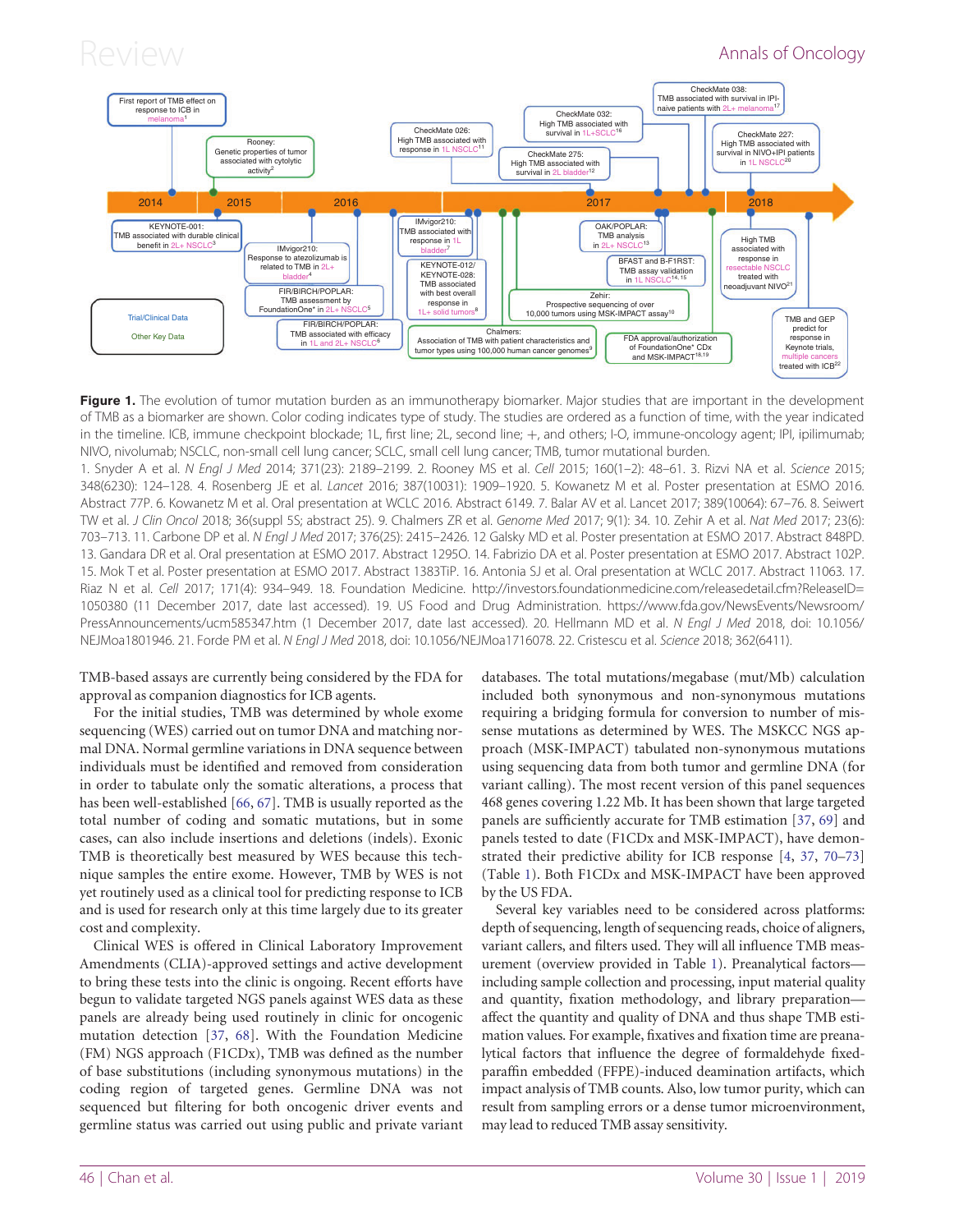# <span id="page-3-0"></span>Annals of Oncology  $\mathsf{Review}$

| Table 1. Key parameters for some TMB assays |                                                                        |                                                                                                               |                                                                   |  |
|---------------------------------------------|------------------------------------------------------------------------|---------------------------------------------------------------------------------------------------------------|-------------------------------------------------------------------|--|
| <b>Parameter</b>                            | <b>WES</b>                                                             | FM NGS (F1CDx)                                                                                                | <b>MSKCC NGS (MSK-IMPACT)</b>                                     |  |
| No. of genes                                | $\sim$ 22 000 gene coding regions                                      | 324 cancer-related genes                                                                                      | 468 cancer-related genes                                          |  |
| Types of mutations captured                 | Coding missense mutations in<br>tumor genome                           | Coding, missense, and indel mutations<br>per Mb of tumor genome                                               | Coding missense mutations per<br>Mb of tumor genome               |  |
| Germline mutations                          | Subtracted using patient-<br>matched normal samples                    | Estimated via bioinformatics algorithms<br>and subtracted                                                     | Subtracted using patient-<br>matched blood samples                |  |
| Capture region (tumor DNA)                  | $\sim$ 30 Mb                                                           | $0.8$ Mb                                                                                                      | 1.22 Mb                                                           |  |
| TMB definition                              | No. of somatic, missense<br>mutations in the<br>sequenced tumor genome | No. of somatic, coding mutations (syn-<br>onymous and non-synonymous), short<br>indels per Mb of tumor genome | No. of somatic, missense muta-<br>tions per Mb of tumor<br>genome |  |

WES, whole exome sequencing; FM, Foundation Medicine; NGS, next generation sequencing; Mb, megabase.



Figure 2. Target regions and sizes of four different hypothetical gene panels (P1-P4). Depending on the size and territory of the exome that is captured by P1–P4, respectively, TMB counts will differ. Other parameters, e.g. filtering of germline variants and cut points for allelic frequencies (blue circles), discussed in this review will influence TMB measurement further.

Sequence coverage and read depth differ between WES and targeted gene panel assays, with WES covering the entire exome coding region and targeted gene panels variably covering prespecified territories of the exome or genome. Hence, the size and location of the interrogated region differs between targeted gene panel assays and requires careful consideration for accurate TMB assessment (Figure 2). For example, confidence intervals for TMB estimation increase with the use of gene panels that cover only a small region of the genome/exome compared with those that assess a larger area, suggesting that the use of small gene panels can considerably over- or underestimate TMB [\[69](#page-11-0), [74](#page-11-0)]. While paired germline sequencing would reduce overall false positive mutation calls, a dual analysis is not always carried out. In the

absence of such a comparison, large germline databases are needed to reduce false positive mutation calling and identify germline variants. Depth of sequencing also differs between WES and targeted gene panel assays; sequencing depth is much higher for targeted gene panels than for WES. Both coverage and sequencing depth can determine assay sensitivity and specificity, and therefore, influence TMB estimation output.

Bioinformatic algorithms strongly influence TMB estimation and reporting. As they differ widely across gene panels platforms, it is important that these specific procedures are transparent and open to the scientific and medical community. For example, the mutation types considered for TMB assessment can vary from one assay to another. These may include or exclude short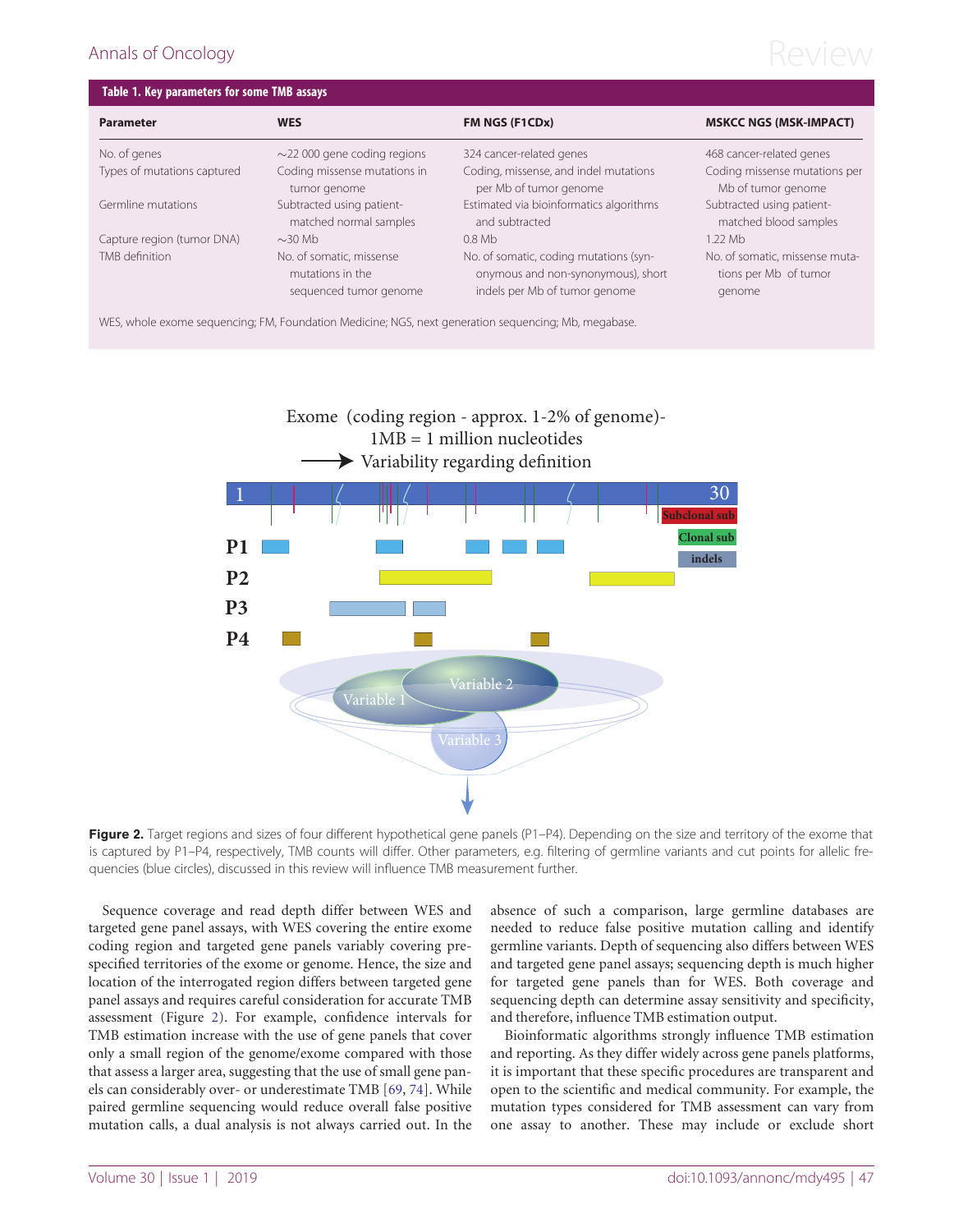<span id="page-4-0"></span>insertions and deletions (indels) and/or synonymous and nonsynonymous base substitutions/single nucleotide variants. For most retrospective analyses that employed WES, TMB was calculated from missense mutations only, leaving out indels and other mutations, whereas some targeted approaches can include these variant types. Moreover, cut points and filtering algorithms for putative germline variants, variant allele frequency, and FFPEinduced deamination artifacts may vary between assays and can strongly impact TMB values. For example, variant allele frequencies cut-offs can vary from 0.5% to 10%, with lower thresholds increasing the risk of including false positives arising from sequencing artifacts such as C to T transitions introduced by formalin fixation.

## TMB definition and correlation with response to ICB

Before exploration of TMB as a biomarker, the expression of PD-L1 in the tumor microenvironment was also being actively investigated as a biomarker and demonstrated some success in identifying patients most likely to benefit. PD-L1 quantitation and has been approved as a companion diagnostic for pembrolizumab in NSCLC [\[75](#page-11-0)]. PD-L1 expression as a biomarker has demonstrated an inconsistent record of enriching for response to ICB, which is related to the dynamic and heterogeneous expression of PD-L1 in the tumor microenvironment, assay interpretation, and a lack of standardization across PD-L1 platforms [\[76](#page-11-0)], warranting the exploration of new biomarkers for patient selection. TMB will also raise similar practical points, as mentioned previously for PD-L1, possibly with greater complexity and some concerns for accessibility. Additionally, data suggest that TMB will not replace other biomarkers such as IHC-based PD-L1 assessment, but possibly complement them. Importantly, PD-L1 and TMB have consistently been shown to represent independent, not correlated, predictive variables [[42](#page-10-0), [68](#page-11-0), [77–79](#page-11-0)].

The Checkmate 026 trial in first-line NSCLC comparing nivolumab with standard of care (SOC) demonstrated no improvement in the primary end point of progression-free survival (PFS) in patients with PD-L1 expression  $\geq$ 5% [\[42](#page-10-0), [73\]](#page-11-0). Based on the emerging phase II TMB data, DNA sequencing of tumors from Checkmate 026 was carried out post hoc and yielded compelling results. Patients with high TMB defined as those with tumors with at least 243 missense mutations (the upper TMB tertile) were found to have significantly improved PFS with nivolumab treatment over SOC chemotherapy [hazard ratio (HR) 0.62]. A caveat to this result is that all patients that underwent this TMB analysis also had PD-L1 expression of  $>1\%$ . Importantly, patients with mutations in the lower 2/3 (less than 243 mutations) had a worse PFS with nivolumab treatment compared with SOC (HR 1.82), demonstrating the importance of low TMB as a negative predictor of benefit in the context of effective SOC options. Similarly, in UC, a phase III trial in platinum-treated patients, IMvigor211, failed to meet its primary end point of OS improvement with atezolizumab compared with SOC chemotherapy. Even with pre-specified PD-L1 selection, no improvement in OS was demonstrated. Again, based on compelling phase II TMB data in UC, a post hoc analysis of TMB employing a threshold of 9.65 mut/Mb was conducted and showed a nonsignificant but numerically improved OS (HR 0.68). Strikingly, the subgroup of patients with both a high TMB and increased PD-L1 (IC2/3) had an HR of 0.50 with atezolizumab treatment [[21](#page-10-0)].

Although TMB and PD-L1 do not co-associate in multiple trials [[42,](#page-10-0) [80](#page-11-0), [81\]](#page-11-0), greater benefit with single agent anti-PD-1 and anti-PD-L1 is consistently observed with high TMB and PD-L1 expression, suggesting these independent biomarkers can be used in concert [[82,](#page-11-0) [83\]](#page-11-0). Given the high response rates when combining PD-L1 with CTLA-4 blockade in initial solid tumor studies, there was speculation that patients with lower TMB tumors could benefit by the addition of anti-CTLA-4 to anti-PD-1 but this was not the case. In NSCLC, using a similar TMB threshold equivalent to  $\sim$ 200 missense mutations (10 mut/Mb), the benefit with combination ICB was independent of PD-L1 expression in the  $\geq$ 10 mut/Mb patient population [[62\]](#page-11-0). A similar benefit that was dependent on TMB but independent of PD-L1 expression was observed in SCLC with nivolumab and ipilimumab in combination [\[62](#page-11-0), [63](#page-11-0)]. These data are further supported in a phase III NSCLC trial (Checkmate 227) comparing first-line nivolumab  $+$  ipilimumab with SOC chemotherapy [[84](#page-11-0)]. This study showed a significantly improved PFS in high TMB versus SOC in both PD-L1 positive (HR 0.62) and negative (HR 0.48) patients. The above observations suggesting that TMB, and not necessarily PD-L1 status, associates with response to combination ICB (ipilimumab plus nivolumab) and is consistent with a scenario where tumors with high TMB are potentially immunogenic but T-cell infiltration and/or activation is controlled in a CTLA-4-dependent manner. This control can be either cell intrinsic by upregulation of CTLA-4 on effector T cells (Teff), or by trans-regulation via CTLA-4hi regulatory T cells (Treg). Lack of infiltration or T-cell activation would result in reduced IFN- $\gamma$ within tumors, correlating with low or negative PD-L1 status at diagnosis. Upon CTLA-4-blockade or anti-CTLA-4-driven Treg depletion [[85](#page-12-0)], re-activated effector T cells would upregulate PD-1 and promote PD-L1 upregulation, hence explaining the synergy with PD-1-blockade. Altogether, the previous supposition that PD-L1 positive, inflamed tumors respond to ICB but PD-L1 negative, non-inflamed tumors do not require adjudication based on the emerging data with TMB and combination immunotherapy (Figure [3](#page-5-0)).

Interestingly, TMB has also shown predictive value in immunotherapy modalities other than immune checkpoint blockde therapy. Lauss et al. observed that tumor mutation and neoantigen load predicted improved PFS and OS for melanoma patients who were treated with adoptive T cell transfer therapy. This finding suggests that greater numbers of potential neoantigens in tumors may promote better clinical response to expanded and reinfused TILs [\[86](#page-12-0)].

### Is TMB ready to enter the clinic?

The first FDA approval based on the concept of mutation burden was anti-PD1 therapy for patients with microsatellite instabilityhigh (MSI-H) cancers. MSI is one of a number of defects in DNA repair that results in the accumulation of very high levels of TMB. In the initial reports of anti-PD1 therapy in which multiple different types of tumors were treated, only one of the 33 patients with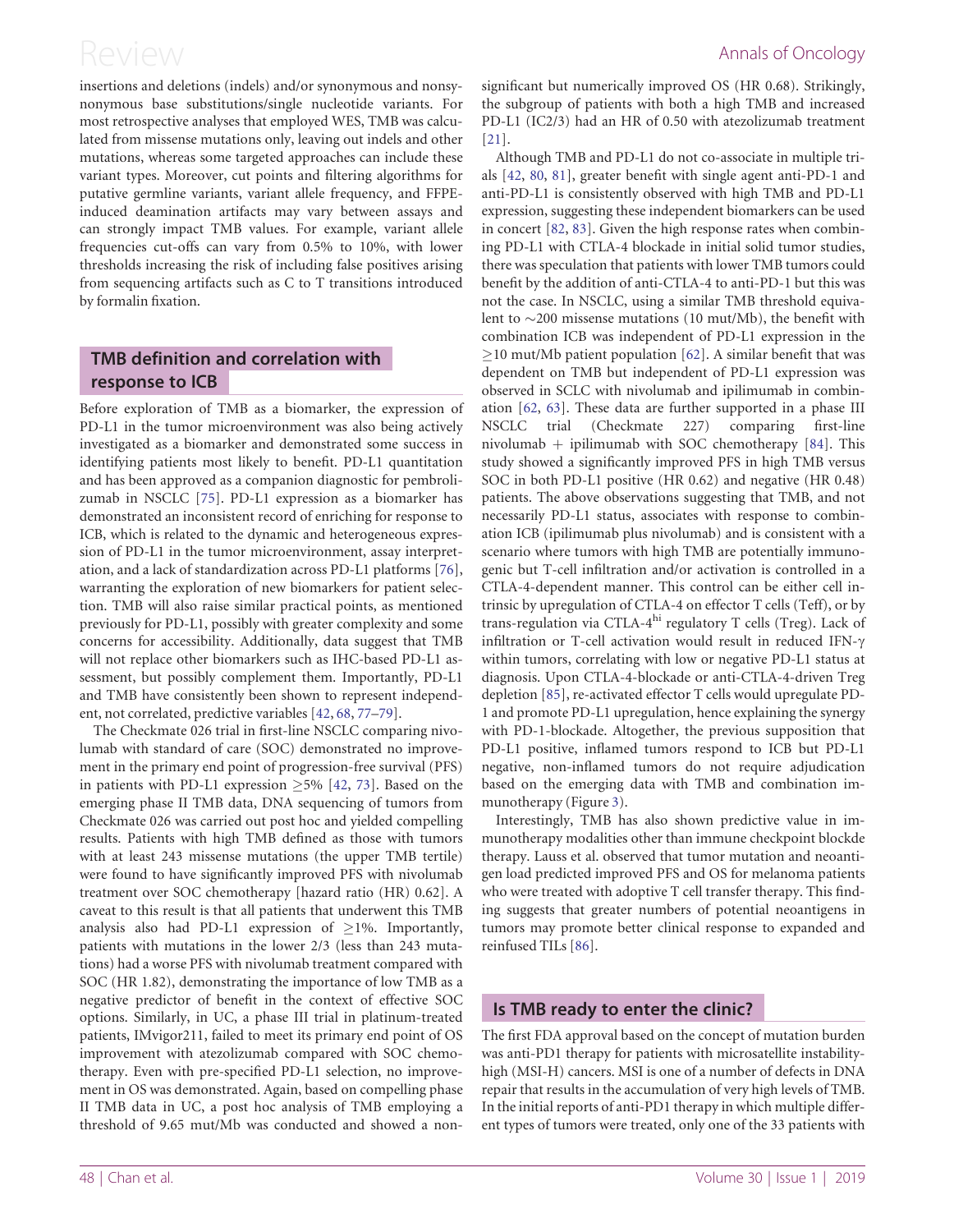<span id="page-5-0"></span>

Figure 3. Mutations, neoantigens, and immune checkpoint blockade. Somatic mutations can generate neopeptides that are presented by MHC molecules. Both inflamed and non-inflamed tumors, as well as PD-L1 positive or negative tumors, can respond to immune checkpoint blockade therapy. TMB, tumor mutation burden; MMR, mismatch repair.

colorectal cancer had an objective response to treatment [[87,](#page-12-0) [88](#page-12-0)]. The discovery that this single responder had MSI-H colorectal cancer led to successful prospective clinical trials of pembrolizumab in adult and pediatric patients with MSI-H or DNA mismatch repair-deficient (dMMR) solid tumors, and the rapid approval of pembrolizumab in this biomarker-defined group of patients [[89,](#page-12-0) [90\]](#page-12-0). Importantly, this was the first tissue-agnostic drug approval and the first approved companion biomarker assay for any cancer therapy by the FDA [[91,](#page-12-0) [92\]](#page-12-0), and the approval foretells a future in which tumor genomic analyses can be used to personalize cancer immunotherapy. Although the majority of patients with MSI-H solid tumors also have a high TMB, only 16% of patients with high TMB tumors are MSI-H [\[37](#page-10-0)]. Whereas NSCLC might become one of the first indications for TMB application as a biomarker (as a variable itself rather than via a surrogate-like MMR deficiency), MSI-H is extremely rare in this entity.

Can the experience with MSI-H tumors be applied to MSI stable tumors? The median number of mutations in MSI-H tumors is often in the thousands [\[89](#page-12-0), [91\]](#page-12-0), whereas in microsatellite stable NSCLC, e.g. it is  ${\sim}200$  mutations. Furthermore, the aggregate data from multiple studies in SCLC, NSCLC, and UC approximate the TMB threshold required to enrich for benefit with ICB (at least in high TMB tumors) to reside at  $\sim$ 200 missense

mutations, which is equivalent to 10 mut/Mb by FoundationOne testing or  $\sim$ 7 mut/Mb by MSK-IMPACT testing [\[63](#page-11-0), [70](#page-11-0), [71,](#page-11-0) [73](#page-11-0)]. Employing higher thresholds of selection to 16.2 mut/Mb with atezolizumab [[80\]](#page-11-0) and 15 mut/Mb with ipilimumab and nivolumab [[71\]](#page-11-0) in NSCLC did not improve efficacy. Given the consistent findings for these tumor types, one could envision the use of TMB selection in the clinic for patient decision-making. Checkmate 227 in first-line NSCLC was the first study to prospectively include PFS in high TMB ( $\geq$ 10 mut/Mb) patients as a co-primary end point. This trial demonstrated in TMB high patients randomized to ipilimumab and nivolumab versus chemotherapy a significant improvement in PFS (7.1 versus 3.2 months) and response rate (45.3% versus 24.6%) [[84\]](#page-11-0). A summary of the clinical data defining a TMB threshold with ICB treatment is presented in Table [2](#page-6-0). Several ongoing clinical trials are using TMB as a key stratification factor or a landmark end point (Table [3\)](#page-8-0). They will help decipher the role of TMB in the treatment decision process across cancer types and, by using distinct TMB thresholds and definitions, support a more refined definition of TMB utility.

Some NGS assay providers have already nominated TMB thresholds for certain applications. For example, the 10 mut/Mb threshold (via F1CDx NGS assay) captures a significant fraction of cancer patients and may be particularly useful to identify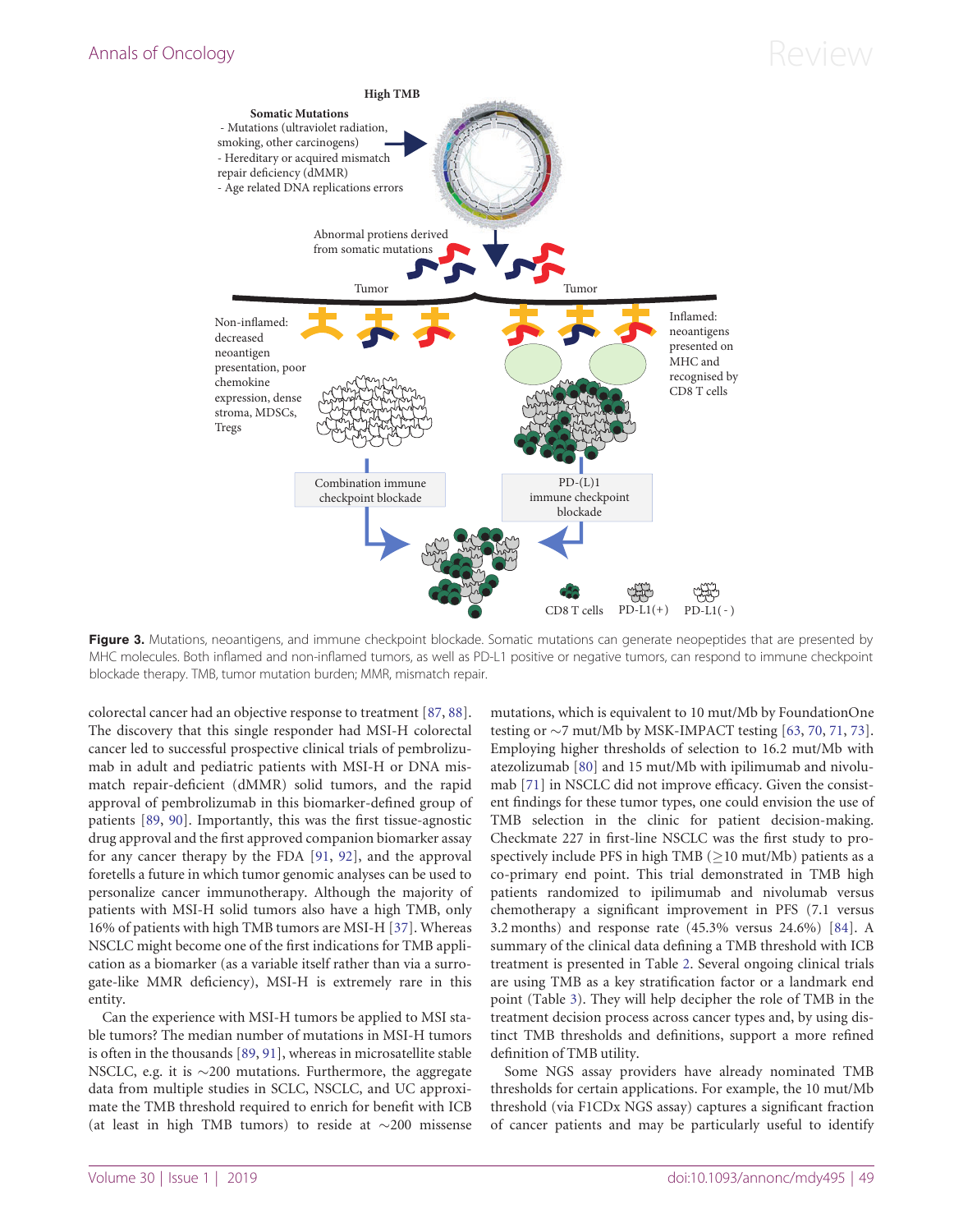<span id="page-6-0"></span>

| Table 2. Key trials defining a TMB threshold for ICB benefit |                                                                            |                          |                                   |                                   |                           |                                                          |                |
|--------------------------------------------------------------|----------------------------------------------------------------------------|--------------------------|-----------------------------------|-----------------------------------|---------------------------|----------------------------------------------------------|----------------|
| Cancer                                                       | <b>Trial and treatment</b>                                                 | <b>Method</b>            | <b>Threshold defined RR</b>       |                                   | <b>PFS</b>                | <b>OS</b>                                                | Ref.           |
| Melanoma<br>Melanoma                                         | Anti-CTLA-4<br>CM 038<br>Phase II nivolumab                                | <b>WES</b><br><b>WES</b> | 100 mutations<br>100 mutations    |                                   |                           | OS advantage<br>OS advantage<br>in ipilimu-<br>mab naive | $[39]$<br>[64] |
| <b>NSCLC</b>                                                 | KN 001 phase I/II<br>Pembrolizumab                                         | <b>WES</b>               | 200 mutations                     | 59% versus 12%                    | NR versus 3.4<br>months   |                                                          | $[40]$         |
| <b>NSCLC</b>                                                 | BIRCH, FIR phase II<br>Atezolizumab                                        | <b>FM NGS</b>            | 9.9 mut/Mb                        | 25% versus 14%                    | HR 0.64                   | HR 0.87                                                  | $[70]$         |
| <b>NSCLC</b>                                                 | POPLAR randomized phase II<br>atezolizumab versus docetaxel                | FM NGS                   | 9.9 mut/Mb                        | 20% versus 4%                     | 7.3 versus 2.8<br>months  | 16.2 versus 8.3<br>months                                | [70]           |
| <b>NSCLC</b>                                                 | MSKCC: various immunotherapies                                             | <b>MSKCC NGS</b>         | 7.4 mut/Mb                        | 38.6% versus 25%                  |                           |                                                          | [68]           |
| <b>NSCLC</b>                                                 | CM 012<br>Nivolumab/ipilimumab                                             | <b>WES</b>               | 158 mutations                     | 51% versus 13%                    | 17.1 versus 3.7<br>months |                                                          | [62]           |
| <b>NSCLC</b>                                                 | CM 568<br>Nivolumab/ipilimumab                                             | <b>FM NGS</b>            | 10 mut/Mb                         | 44% versus 12%                    | 7.1 versus 2.6<br>months  |                                                          | $[71]$         |
| SCLC                                                         | CM 032 phase II nivolumab<br>versus nivolumab/ipilimumab                   | <b>WES</b>               | 248 mutations                     | 46.2% versus 21.3% 7.8 versus 1.4 | months                    | 22 versus 5.4<br>months                                  | [63]           |
| <b>NSCLC</b>                                                 | CM 026 randomized phase III nivolumab<br>versus chemotherapy               | WES                      | $>$ 243 mutations                 | 47% versus 23%                    | HR 0.62                   | HR 1.10                                                  | $[42]$         |
| <b>NSCLC</b>                                                 | CM 227 randomized phase<br>III nivolumab/ipilimumab<br>versus chemotherapy | <b>FM NGS</b>            | $>10$ mut/Mb                      | 45.3% versus 24.6% 7.1 versus 3.2 | months                    | <b>NA</b>                                                | $[77]$         |
| UC                                                           | CM 275 phase II<br>Nivolumab                                               | WES                      | $>170$ versus<br>$<$ 85 mutations | 31.9% versus 10.9% 3 versus 2     | months                    | 11.63 versus<br>5.72 months                              | [78]           |
| UC                                                           | IMvigor210 phase II<br>Atezolizumab                                        | FM NGS                   | 16 mut/Mb                         |                                   |                           | OS advantage                                             | $[72]$         |
| UC                                                           | IMVigor211 phase III<br>Atezolizumab versus chemotherapy                   | FM NGS                   | >9.65 mut/Mb                      |                                   |                           | HR 0.68                                                  | $[73]$         |
| Solid tumor                                                  | Various immunotherapies                                                    | FM NGS                   | 20 mut/Mb                         | 58% versus 20%                    | 12.8 versus 3.3<br>months | NR versus 16.3<br>months                                 | $[79]$         |
| Solid tumor                                                  | KN 028 and KN 012<br>Pembrolizumab                                         | WES                      | 102 mutations                     | 30% versus 7%                     | 109 versus 59<br>days     |                                                          | $[81]$         |
| <b>HNSCC</b>                                                 | KN 012 and KN 055 pembrolizumab                                            | WES                      | 175 mutations                     |                                   | HR 0.64                   | HR 0.98                                                  | $[83]$         |

CM, checkmate; KN, keynote; NSCLC, non-small-cell lung cancer; SCLC, small-cell lung cancer; UC, urothelial cancer; HNSCC, head and neck squamous cell carcinoma; WES, whole exome sequencing; NGS, next generation sequencing; HR, hazard ratio; NA, not applicable; mut, mutation; FM, Foundation Medicine.

cancer types with lower proportion of high TMB tumors, much as MSI testing can currently accomplish (Figure [4\)](#page-7-0). However, applications to additional other tumor types will also require their own threshold validation. This must be examined before application to different malignancies. Furthermore, there is a need for harmonization of TMB reporting across different NGS assays currently in use and new NGS targeted assay platforms will also require their own validation.

### TMB limitations and perspectives

TMB is not without limitations. It is a relatively new type of biomarker, and defining standards for determination and reporting of TMB are not well established. Proteins generated from gene fusions and post-translational modifications of non-mutated

proteins are not accounted for in current iterations of TMB, but nonetheless may contribute to neoantigenic load. More critically, current iterations of the TMB assign an equal weight to each tumor mutation, but it is increasingly clear that not all mutations are created equal [\[53](#page-11-0), [56](#page-11-0)]. Some mutations result in the formation of higher 'quality' antigens, which are more readily identified as 'non-self' by the immune system and are more likely to induce a robust antitumor immune response. Antigens resulting from viral open reading frames in a cancer's genome are an example of a high-quality antigen. This may be the reason the subset of Merkel-cell carcinoma that is associated with the Merkel-cell polyomavirus has a moderate TMB [\[93\]](#page-12-0) but amongst the highest response rates of any tumor type with anti-PD1 therapy [\[94](#page-12-0)].

Another example of a tumor type with intermediate levels of TMB but a high response rate to ICB is RCC [\[3](#page-10-0), [95](#page-12-0), [96](#page-12-0)]. Recent work by Turajlic et al. shows that in addition to single nucleotide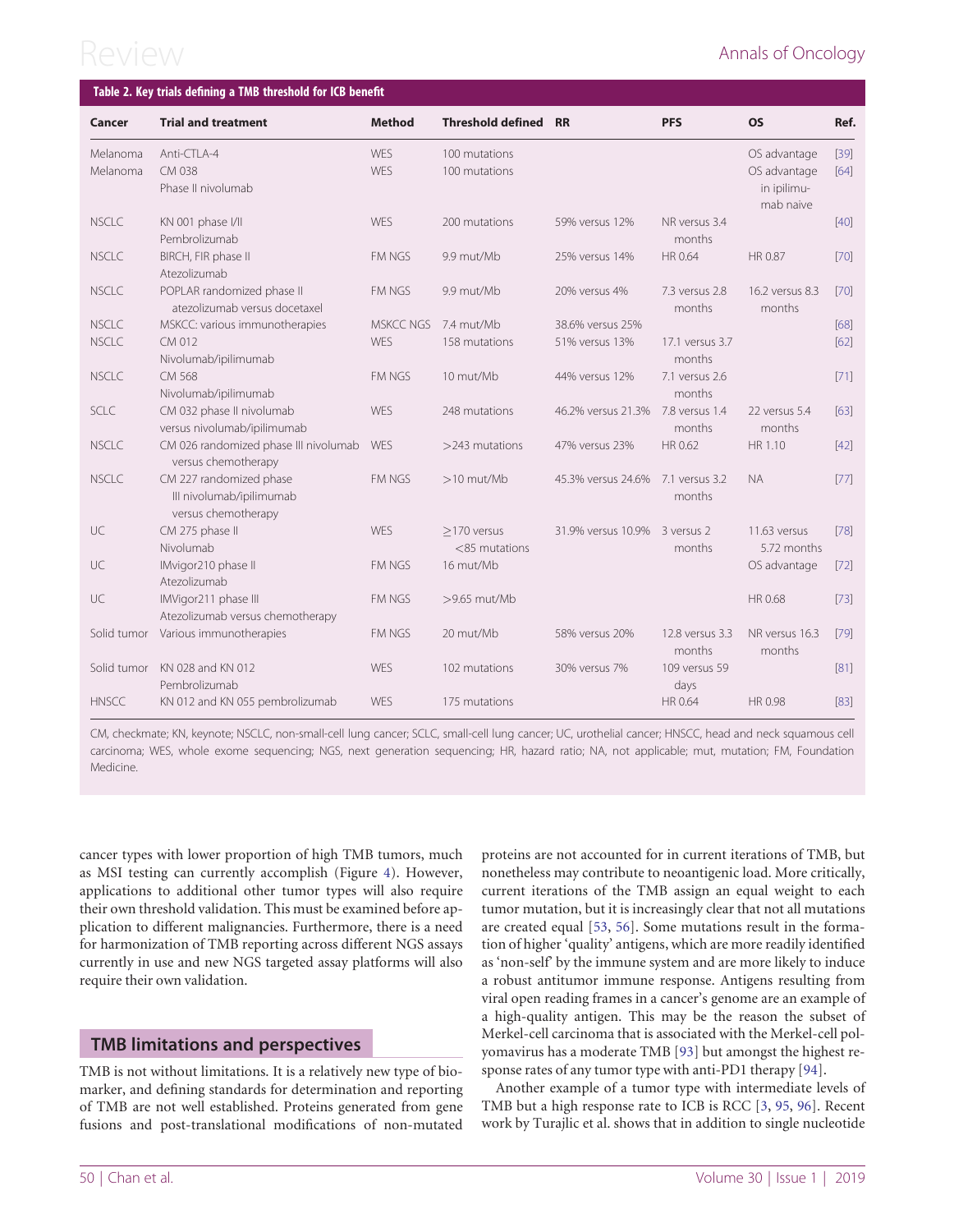<span id="page-7-0"></span>

Figure 4. Impact of TMB pan-cancer: percent of solid tumors with TMB >10 mut/Mb. Analysis of top 30 solid tumor types selected from 104,814 total cases sorted by percent of cases with TMB >10 mut/Mb according to the Foundation Medicine database. TMB is defined as the number of somatic synonymous and non-synonymous base substitutions and indels divided by the region over which it was counted. Only cancer types with at least 100 total cases are reported. The average across all solid tumor types was 13.3%.

variants, frameshift mutations generated by insertion and deletions that result in the generation of an entirely new peptide amino acid chain before a stop codon being reached, also contribute to the generation of potent tumor neoantigens and the overall TMB of cancers [[97\]](#page-12-0). Interestingly, they demonstrated that RCCs have the highest frequency and number of indel mutations across cancer types. In MSI tumors, genetic instability manifests as short indels resulting from lack of repair of slippages during replication. This, in MMR deficient tumors, indels may also need to be considered in defining total TMB.

Another challenge is to understand how to use TMB while taking into account specific mutations that have been shown to influence response to ICB treatment. For example, mutations in genes such as JAK1, JAK2,  $\beta$ 2M, SKT11, SERPINB3, and SERPINB4 have been shown to affect ICB response [\[51](#page-11-0), [98](#page-12-0)]. Some mutations such as those in JAK1 and JAK2 are rare and do not validate in all patient cohorts [[64,](#page-11-0) [99](#page-12-0)]. Similarly, some immune evasion mechanisms such as transforming growth factor  $\beta$ (TGF-b) signaling [[100\]](#page-12-0) or indoleamine 2,3-dioxygenase (IDO) activity may influence ICB response [[101\]](#page-12-0). The importance of these alterations will have to be tested in prospective trials. For the variables that are currently validated as most useful, a model taking into consideration TMB, individual mutations or pathways that affect ICB outcomes, and PD-L1 levels—perhaps in the form of a nonogram—could be developed to further improve predictive models. Similar models are in use for predicting the likelihood of disease control in patients with prostate cancer and for quantifying benefit from chemotherapy for breast cancer patients [\[102–104](#page-12-0)]. It should be noted that the use of expression signatures have had a checkered past in the cancer biomarker field. Despite thousands of expression signatures nominated for use as biomarkers, very few

have found reliable use in the clinic, especially when the expression signatures do not correlate with reproducible genetic alterations. Therefore, use of expression signatures in the immuno-oncology setting needs to be carefully vetted. Indeed, the history of cancer biomarker development suggests that genetic alterations and not simply altered expression of a given target or pathway of interest, which can often be reversible, are more robust predictors of response to a therapy targeting that pathway. Despite expression of IDO1 in tumors, genetic evidence that IDO is a cancer driver is lacking. It is perhaps not surprising, then, that a recent large phase III trial testing an IDO inhibitor in combination with anti-PD-1 did not shown benefit [\[105](#page-12-0)], leading to the widespread discontinuation of IDO inhibitor development. However, some expression signatures appear to be promising for detection of successful anticancer immunity. Interestingly, Cristescu et al. show that TMB and a T-cell inflamed gene expression signature can both provide predictive value for clinical response in patients treated on four Keynote trials [\[26](#page-10-0)]. Furthermore, the utility of TMB and other biomarkers noted above in patients treated with ICB plus chemotherapy is unclear and will need to be studied. If TMB is predictive in these settings, it is likely that new thresholds may need to be established.

Regardless, building future algorithms for identifying patients that will benefit from ICB will likely require assessment of tumor and immune cells qualitatively and quantitatively. TMB, specific mutations in oncogenes, as well as PD-L1 expression will describe the tumor component while immune cell PD-L1 expression, HLA genotype, TCR repertoire, and possibly immune signatures (as determined, e.g. by gene expression analysis) might be taken into account for the immune component of response.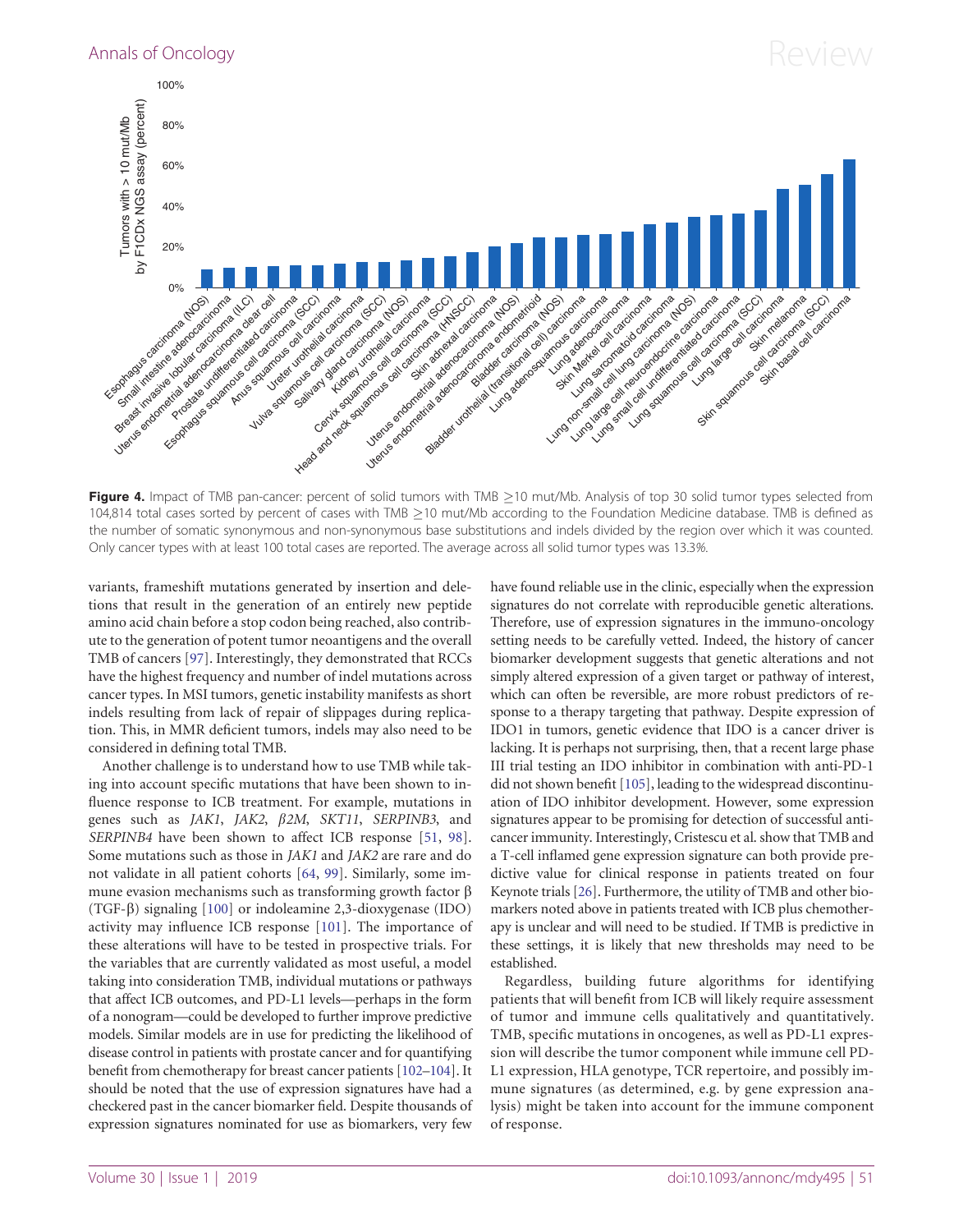### <span id="page-8-0"></span>Table 3. Ongoing clinical trials registered in ClinicalTrials.gov investigating immune checkpoint blockade in the context of TMB assessment

|                | <b>Trial name (NCT</b><br>number)    | <b>Phase</b>                                                              | <b>Tumor type</b>                                    | <b>Therapy</b>                                                                   |
|----------------|--------------------------------------|---------------------------------------------------------------------------|------------------------------------------------------|----------------------------------------------------------------------------------|
| -1             | MK-3475-016<br>(NCT01876511)         | $\mathbb{I}$                                                              | MSI-positive or<br>MSI-negative CRC or other cancers | Pembrolizumab                                                                    |
| 2              | <b>PRO 02</b><br>(NCT02091141)       | $\mathbb{I}$                                                              | Advanced solid tumors                                | Multiple targeted therapies, including atezolizumab                              |
| 3              | IMpower110<br>(NCT02409342)          | $\mathbb{H}$                                                              | <b>NSCLC</b>                                         | Atezolizumab versus chemotherapy                                                 |
| $\overline{4}$ | OpACIN (NCT02437279)                 | $\mathbf{I}$                                                              | Melanoma                                             | Adjuvant ipilimumab+nivolumab                                                    |
| 5              | CA209-260                            | $\mathbb{I}$                                                              | Melanoma or UC                                       | Nivolumab±ipilimumab                                                             |
|                | (NCT02553642)                        |                                                                           |                                                      |                                                                                  |
| 6              | TAPUR (NCT02693535)                  | $\mathbb{I}$                                                              | Advanced solid tumors                                | Multiple targeted therapies; including pembrolizumab and<br>nivolumab+ipilimumab |
| 7              | AAAQ5450<br>(NCT02710396)            | $\mathbf{  }$                                                             | <b>NSCLC</b>                                         | Pembrolizumab±chemotherapy                                                       |
| 8              | NCI-2016-00666<br>(NCT02775851)      | $\mathbb{I}$                                                              | Desmoplastic melanoma                                | Pembrolizumab                                                                    |
| 9              | CheckMate 714<br>(NCT02823574)       | $\mathbb{I}$                                                              | <b>SCCHN</b>                                         | Ipilimumab+nivolumab                                                             |
| 10             | MultiVir Ad-p53-001<br>(NCT02842125) | 1/11                                                                      | Advanced solid tumors                                | Adenoviral p53+pembrolizumab/nivolumab or chemotherapy                           |
| 11.            | B-F1RST (NCT02848651)                | $\mathbb{I}$                                                              | <b>NSCLC</b>                                         | Atezolizumab                                                                     |
|                | 12 NCI-2016-01589                    | $\mathbb{I}$                                                              | NSCLC (EGFR-mutated)                                 | Multiple, including nivolumab and pembrolizumab                                  |
|                | (NCT02949843)                        |                                                                           |                                                      |                                                                                  |
|                | 13 OpACIN-neo<br>(NCT02977052)       | $\mathbb{I}$                                                              | Melanoma                                             | Neoadjuvant ipilimumab+nivolumab                                                 |
| 14             | NCI-2016-01698<br>(NCT02965716)      | $\mathbb{I}$                                                              | Melanoma                                             | Pembrolizumab+talimogene laherparepvec (virus therapy)                           |
| 15             | PEER (NCT02990845)                   | 1/11                                                                      | <b>Breast</b>                                        | Pembrolizumab+exemestane (aromatase inhibitor)+leuprolide<br>(anti-GnRH)         |
|                | 16 ULTIMATE<br>(NCT02997995)         | $\mathbb{I}$                                                              | Breast                                               | Tremelimumab+durvalumab+exemestane (aromatase inhibitor)                         |
|                | 17 CL-PTL-126<br>(NCT03073525)       | $\mathbb{I}$                                                              | Gynecological cancers                                | Atezolizumab+vigil (immuno-stimulatory autologous cellular<br>therapy)           |
|                | 18 CA209-777 (NCT03091491)           | $\parallel$                                                               | NSCLC (EGFR mutant positive)                         | Nivolumab±ipilimumab                                                             |
|                | 19 ISABR<br>(NCT03148327)            | 1/11                                                                      | NSCLC.                                               | Durvalumab+radiation                                                             |
| 20             | CMIW815X2102J<br>(NCT03172936)       | $\mathbf{1}$                                                              | Advanced solid tumors and<br>lymphomas               | PDR001 (anti-PD-1) + MIW815/ADU-S100 (IFN genes stimulator)                      |
| 21             | <b>B-FAST</b><br>(NCT03178552)       | $  /   $                                                                  | <b>NSCLC</b>                                         | Atezolizumab versus chemotherapy                                                 |
| 22             | <b>KELLY (NCT03222856)</b>           | $\parallel$                                                               | Breast (HR+/HER2- subtype)                           | Pembrolizumab+chemotherapy                                                       |
| 23             | <b>RESPONDER</b>                     | $\mathbb{I}$                                                              | UC                                                   | Pembrolizumab                                                                    |
|                | (NCT03263039)                        |                                                                           |                                                      |                                                                                  |
| 24             | IFG-NIB-01 (NCT03289819)             | $\parallel$                                                               | Breast (triple negative subtype)                     | Pembrolizumab+chemotherapy                                                       |
| 25             | NET-002 (NCT03278379)                | $\parallel$                                                               | Neuroendocrine                                       | Avelumab                                                                         |
| 26             | B9991023<br>(NCT03317496)            | $\mathbb{I}$                                                              | NSCLC, UC                                            | Avelumab+chemotherapy                                                            |
| 27             | CA209-929                            | $\label{eq:1} \prod_{i=1}^n \left\{ \prod_{i=1}^n \frac{1}{n_i} \right\}$ | Breast, ovarian, gastric                             | Ipilimumab+nivolumab                                                             |
| 28             | (NCT03342417)<br>Javelin Parp Medley | $\frac{1}{2}$                                                             | Advanced solid tumors                                | Avelumab+talazoparib (anti-PARP)                                                 |
| 29             | (NCT03330405)<br>R2810-ONC-1763      | $\mathbb{I}$                                                              | <b>NSCLC</b>                                         | Cemiplimab (anti-PD-1) ±ipilimumab                                               |
|                | (NCT03430063)                        |                                                                           |                                                      |                                                                                  |
| 30             | NIVES (NCT03469713)                  | $\parallel$                                                               | <b>RCC</b>                                           | Nivolumab+radiotherapy                                                           |
| 31             | Javelin Medley VEGF<br>(NCT03472560) | $\mid \; \mid$                                                            | NSCLC, UC                                            | Avelumab+axitinib (TKI)                                                          |

Continued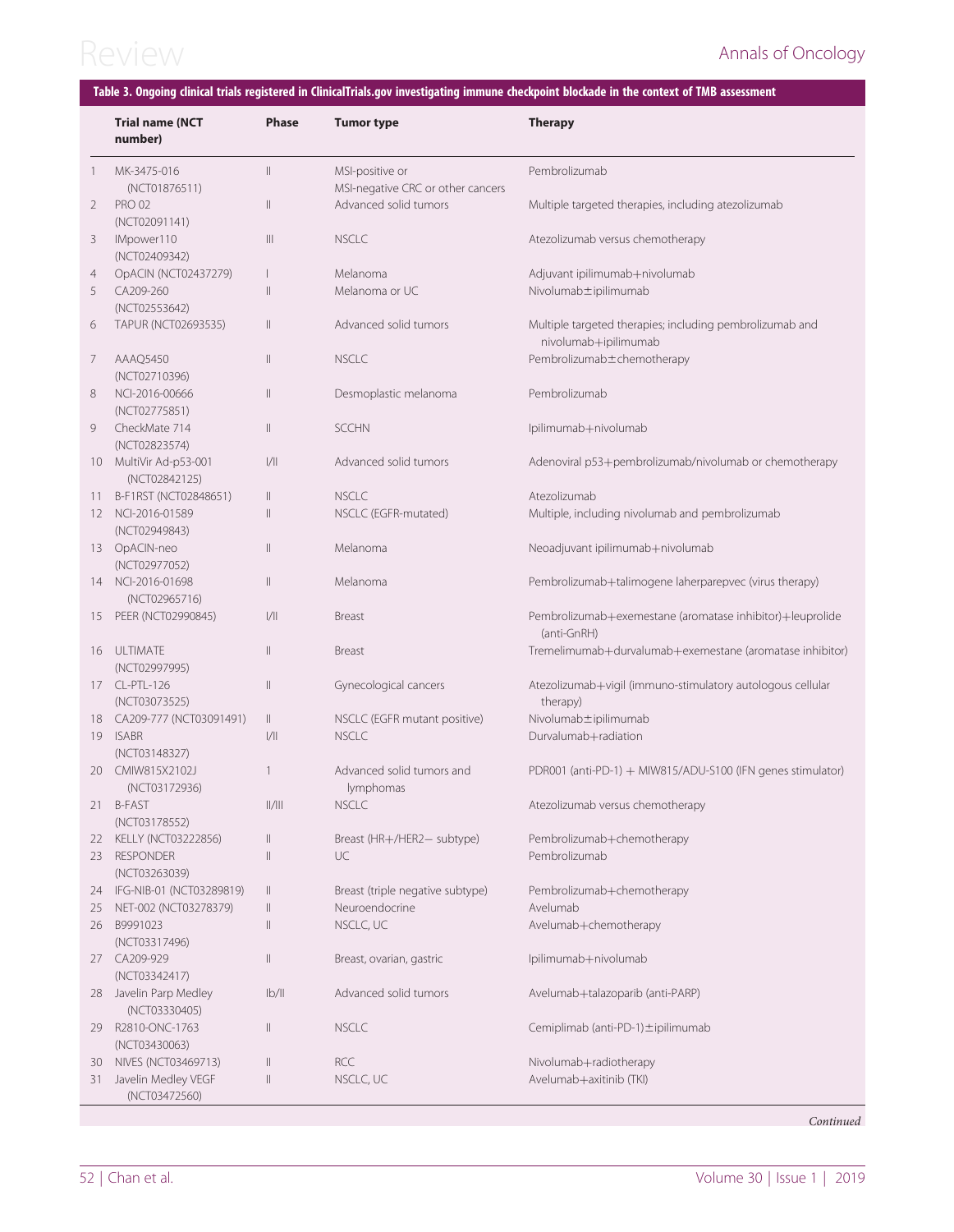# <span id="page-9-0"></span>Annals of Oncology  $\mathsf{Review}$

| Table 3. Continued |                                   |               |                       |                                                              |
|--------------------|-----------------------------------|---------------|-----------------------|--------------------------------------------------------------|
|                    | <b>Trial name (NCT</b><br>number) | <b>Phase</b>  | <b>Tumor type</b>     | <b>Therapy</b>                                               |
| 32                 | PERSEUS1 (NCT03506997)            | $\mathbb{I}$  | Prostate              | Pembrolizumab                                                |
| 33                 | ARFTHUSA<br>(NCT03519412)         | $\mathsf{II}$ | CRC                   | Pembrolizumab, temozolomide                                  |
| 34                 | KFYNOTF-495<br>(NCT03516981)      | Ш             | NSCLC.                | Pembrolizumab+lenvatinib (anti-VEGF) or MK-4280 (anti-LAG-3) |
| 35                 | <b>MOVIE (NCT03518606)</b>        | 1/            | Advanced solid tumors | Durvalumab+tremelimumab+chemotherapy                         |
| 36                 | CIBI308A102<br>(NCT03568539)      | 1/            | Advanced solid tumors | Sintilimab (anti-PD-1)                                       |
| 37                 | Ad-p53-002 (NCT03544723) II       |               | <b>SCCHN</b>          | Ad-p53+nivolumab                                             |
|                    |                                   |               |                       |                                                              |

#### **Discussion**

#### **Conclusions**

The relationship between TMB and response to immune checkpoint inhibitors is paving the way towards a precision immunogenetics approach to cancer treatment. From the initial clinical observations associating tumors with genetic damage from environmental factors, we have begun a journey of discovery that will greatly broaden the scope and practice of precision oncology. TMB and other genetic determinants of response to immunotherapy have already provided exciting new avenues to make cancer treatment more precise. Nevertheless, challenges remain. Our knowledge of how genetics shapes immune response in unclear and this gap in knowledge must be bridged in order to build even better predictive models. How TMB can be used in combination with PD-L1 quantitation or measures of tumor inflammation needs to be improved. Moreover, the impact of how HLA genotype and other germline variations influences the effect of TMB and response to ICB needs to be explored further [\[106](#page-12-0)]. Lastly, as discussed above, we highlight the need for cross-assay standardization of NGS methods and solidification of interpretation of TMB levels in order to ensure reliable treatment decisions in the clinic based on tumor genetics.

#### Acknowledgements

We thank Naiyer Rizvi and the Chan laboratory for excellent discussions. We thank Dr Vincent Miller at Foundation Medicine for helpful discussions.

#### Funding

TAC is supported in part by NIH/NCI Cancer Center Support Grant P30 CA008748, NIH R35 CA232097, and the Mellnikoff Precision Immunotherapy Kidney Cancer Fund. MY acknowledges research grants from Exelixis, Merck, and Bristol-Myers Squibb. AS reports research funding from Chugai and BMS. SP has received grants/research support from the following: (sub)investigator in trials sponsored by Amgen, AstraZeneca, Boehringer-Ingelheim, Bristol-Myers Squibb, Clovis, F. Hoffmann-La Roche, Illumina, Merck Sharp and Dohme, Merck Serono, Novartis, and Pfizer. No additional grant funding is applicable.

### **Disclosure**

EJ has licensed GVAX/Listeria vaccines to AduroBiotech with potential to receive royalties. EJ is on the Genocea, Adaptive Biotech, DragonFly and CSTONE SABs. EJ acknowledges grants from Aduro Biotech, BMS, Amgen and Hertig. TAC is a co-founder of Gritstone Oncology and holds equity. TAC holds equity in An2H. TAC acknowledges grant funding from Bristol-Myers Squibb, AstraZeneca, Illumina, Pfizer, An2H, and Eisai. TAC has served as a paid advisor for Bristol-Myers Squibb, Illumina, Eisai, and An2H. MSK has licensed the use of TMB for the identification of patients that benefit from immune checkpoint therapy to PGDx. MSK, RMS, DC, LGTM, and TAC receive royalties as part of this licensing agreement. MY is a paid advisor for Eisai and received research support from Genentech/Roche. AS acknowledges advisory board honoraria from Bayer, BMS, AstraZeneca, Novartis, ThermoFisher, Illumina. AS reports speaker's honoraria from BMS, Bayer, MSD, Roche, Illumina, AstraZeneca, Novartis, ThermoFisher, Takeda. SP acknowledges receipt of honoraria or consultation fees from: Abbvie, Amgen, AstraZeneca, Bayer, Biocartis, Boehringer-Ingelheim, Bristol-Myers Squibb, Clovis, Daiichi Sankyo, Debiopharm, Eli Lilly, F. Hoffmann-La Roche, Foundation Medicine, Illumina, Janssen, Merck Sharp and Dohme, Merck Serono, Merrimack, Novartis, Pharma Mar, Pfizer, Regeneron, Sanofi, Seattle Genetics and Takeda. SP has given lectures in the following company's organized public events: AstraZeneca, Boehringer-Ingelheim, Bristol-Myers Squibb, Eli Lilly, F. Hoffmann-La Roche, Merck Sharp and Dohme, Novartis, Pfizer, Takeda. SP has been (sub)investigator in trials (institutional financial support for clinical trials) sponsored by Amgen, AstraZeneca, Boehringer-Ingelheim, Bristol-Myers Squibb, Clovis, F. Hoffmann-La Roche, Illumina, Merck Sharp and Dohme, Merck Serono, Novartis, and Pfizer. SAQ is a scientific founder and paid scientific advisor of Achilles Therapeutics. SAQ is also a scientific advisor to F. Hoffmann-La Roche, BBT, Bicycle therapeutics, Morphosys and Ioncturas. CS discloses receipt of grants/research support from Pfizer, AstraZeneca, BMS, Ventana; receipt pf honoraria or consultancy fees by Boehringer Ingelheim, Eli Lily,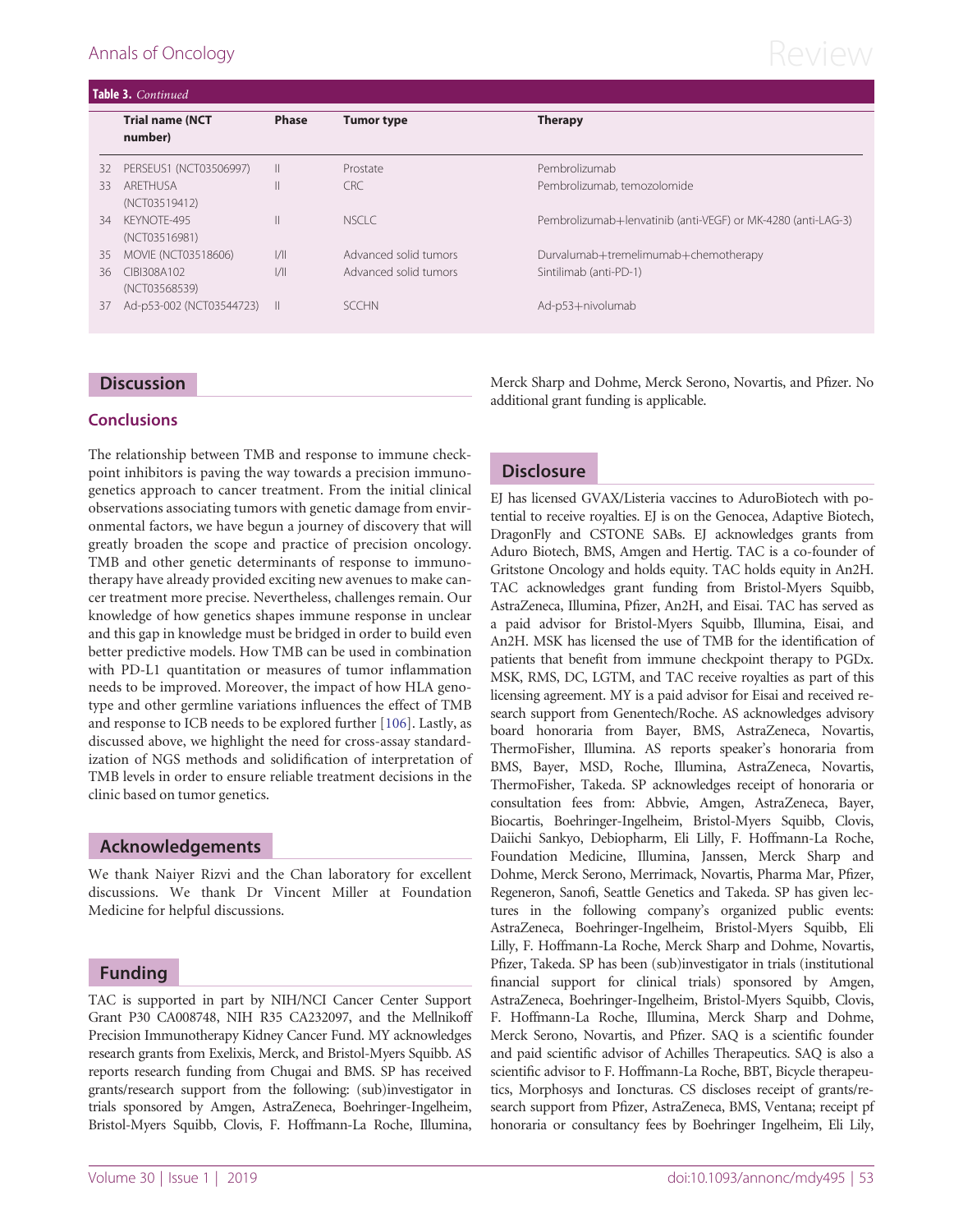<span id="page-10-0"></span>Servier, Novartis, Roche-Genentech, GlaxoSmithKline, Pfizer, BMS, Celgene, AstraZeneca, Illumina, Sarah Cannon Research Institute; stock options/shareholders of Apogen Biotechnologies, Epic Bioscience, GRAIL and has stock options and is co-founder of Achilles therapeutics and patents for method for treating cancer: PCT/EP2016/059401, immune checkpoint intervention in cancer: PCT/EP2016/071471; method: PCT/GB2018/051893; method: PCT/GB2018/051892; method: PCT/GB2018/052004.

#### **References**

- 1. Hodi FS, O'Day SJ, McDermott DF et al. Improved survival with ipilimumab in patients with metastatic melanoma. N Engl J Med 2010; 363: 711–723.
- 2. Borghaei H, Paz-Ares L, Horn L et al. Nivolumab versus docetaxel in advanced nonsquamous non-small-cell lung cancer. N Engl J Med 2015; 373(17): 1627–1639.
- [3.](#page-6-0) Motzer RJ, Escudier B, McDermott DF et al. Nivolumab versus everolimus in advanced renal-cell carcinoma. N Engl J Med 2015; 373(19): 1803–1813.
- [4.](#page-2-0) Rosenberg JE, Hoffman-Censits J, Powles T et al. Atezolizumab in patients with locally advanced and metastatic urothelial carcinoma who have progressed following treatment with platinum-based chemotherapy: a single-arm, multicentre, phase 2 trial. Lancet 2016; 387(10031): 1909–1920.
- 5. Wolchok JD, Kluger H, Callahan MK et al. Nivolumab plus ipilimumab in advanced melanoma. N Engl J Med 2013; 369(2): 122–133.
- 6. Motzer RJ, Tannir NM, McDermott DF et al. Nivolumab plus ipilimumab versus sunitinib in advanced renal-cell carcinoma. N Engl J Med 2018; 378(14): 1277–1290.
- 7. Antonia SJ, Villegas A, Daniel D et al. Durvalumab after chemoradiotherapy in stage III non-small-cell lung cancer. N Engl J Med 2017; 377(20): 1919–1929.
- 8. Nghiem PT, Bhatia S, Lipson EJ et al. PD-1 blockade with pembrolizumab in advanced Merkel-cell carcinoma. N Engl J Med 2016; 374(26): 2542–2552.
- 9. Krummel MF, Allison JP. CD28 and CTLA-4 have opposing effects on the response of T cells to stimulation. J Exp Med 1995; 182(2): 459–465.
- 10. Brown KE, Freeman GJ, Wherry EJ, Sharpe AH. Role of PD-1 in regulating acute infections. Curr Opin Immunol 2010; 22(3): 397–401.
- 11. Iwai Y, Ishida M, Tanaka Y et al. Involvement of PD-L1 on tumor cells in the escape from host immune system and tumor immunotherapy by PD-L1 blockade. Proc Natl Acad Sci USA 2002; 99(19): 12293–12297.
- 12. Dunn GP, Old LJ, Schreiber RD. The immunobiology of cancer immunosurveillance and immunoediting. Immunity 2004; 21(2): 137–148.
- [13.](#page-1-0) Leach DR, Krummel MF, Allison JP. Enhancement of antitumor immunity by CTLA-4 blockade. Science 1996; 271(5256): 1734–1736.
- [14.](#page-1-0) Pardoll DM. The blockade of immune checkpoints in cancer immunotherapy. Nat Rev Cancer 2012; 12(4): 252–264.
- 15. Reck M, Rodriguez-Abreu D, Robinson AG et al. Pembrolizumab versus chemotherapy for PD-L1-positive non-small-cell lung cancer. N Engl J Med 2016; 375(19): 1823–1833.
- 16. Herbst RS, Baas P, Kim DW et al. Pembrolizumab versus docetaxel for previously treated, PD-L1-positive, advanced non-small-cell lung cancer (KEYNOTE-010): a randomised controlled trial. Lancet 2016; 387(10027): 1540–1550.
- 17. Bellmunt J, de Wit R, Vaughn DJ et al. Pembrolizumab as second-line therapy for advanced urothelial carcinoma. N Engl J Med 2017; 376(11): 1015–1026.
- 18. Muro K, Chung HC, Shankaran V et al. Pembrolizumab for patients with PD-L1-positive advanced gastric cancer (KEYNOTE-012): a multicentre, open-label, phase 1b trial. Lancet Oncol 2016; 17(6): 717–726.
- 19. Fuchs CS, Doi T, Jang RW et al. Safety and efficacy of pembrolizumab monotherapy in patients with previously treated advanced gastric and gastroesophageal junction cancer: phase 2 Clinical KEYNOTE-059 Trial. JAMA Oncol 2018; 4(5): e180013.
- 20. Chung HC, Schellens JHM, Delord JP et al. Pembrolizumab treatment of advanced cervical cancer: updated results from the phase 2 KEYNOTE-158 study. JCO 2018; 36(Suppl 15): 5522–5522.
- [21.](#page-4-0) Powles T, Duran I, van der Heijden MS et al. Atezolizumab versus chemotherapy in patients with platinum-treated locally advanced or metastatic urothelial carcinoma (IMvigor211): a multicentre, open-label, phase 3 randomised controlled trial. Lancet 2018; 391(10122): 748–757.
- 22. Ferris RL, Blumenschein G Jr, Fayette J et al. Nivolumab for recurrent squamous-cell carcinoma of the head and neck. N Engl J Med 2016; 375(19): 1856–1867.
- 23. Ott PA, Elez E, Hiret S et al. Pembrolizumab in patients with extensivestage small-cell lung cancer: results from the phase Ib KEYNOTE-028 Study. J Clin Oncol 2017; 35(34): 3823–3829.
- [24.](#page-1-0) Tumeh PC, Harview CL, Yearley JH et al. PD-1 blockade induces responses by inhibiting adaptive immune resistance. Nature 2014; 515(7528): 568–571.
- [25.](#page-1-0) Fridman WH, Pages F, Sautes-Fridman C, Galon J. The immune contexture in human tumours: impact on clinical outcome. Nat Rev Cancer 2012; 12(4): 298–306.
- [26.](#page-1-0) Cristescu R, Mogg R, Ayers M et al. Pan-tumor genomic biomarkers for PD-1 checkpoint blockade-based immunotherapy. Science 2018; 362 (6411): doi: 10.1126/science.aar3593.
- [27.](#page-1-0) Auslander N, Zhang G, Lee JS et al. Robust prediction of response to immune checkpoint blockade therapy in metastatic melanoma. Nat Med 2018; 24(10): 1545–1549.
- [28.](#page-1-0) Jiang P, Gu S, Pan D et al. Signatures of T cell dysfunction and exclusion predict cancer immunotherapy response. Nat Med 2018; 24(10): 1550–1558.
- 29. Roy S, Trinchieri G. Microbiota: a key orchestrator of cancer therapy. Nat Rev Cancer 2017; 17(5): 271–285.
- 30. Routy B, Le Chatelier E, Derosa L et al. Gut microbiome influences efficacy of PD-1-based immunotherapy against epithelial tumors. Science 2018; 359(6371): 91–97.
- 31. Gopalakrishnan V, Spencer CN, Nezi L et al. Gut microbiome modulates response to anti-PD-1 immunotherapy in melanoma patients. Science 2018; 359(6371): 97–103.
- 32. Sjoblom T, Jones S, Wood LD et al. The consensus coding sequences of human breast and colorectal cancers. Science 2006; 314(5797): 268–274.
- 33. Wood LD, Parsons DW, Jones S et al. The genomic landscapes of human breast and colorectal cancers. Science 2007; 318(5853): 1108–1113.
- 34. Kinzler KW, Vogelstein B. Landscaping the cancer terrain. Science 1998; 280(5366): 1036–1037.
- 35. Lawrence MS, Stojanov P, Polak P et al. Mutational heterogeneity in cancer and the search for new cancer-associated genes. Nature 2013; 499(7457): 214–218.
- 36. Ciriello G, Miller ML, Aksoy BA et al. Emerging landscape of oncogenic signatures across human cancers. Nat Genet 2013; 45(10): 1127–1133.
- [37.](#page-1-0) Chalmers ZR, Connelly CF, Fabrizio D et al. Analysis of 100, 000 human cancer genomes reveals the landscape of tumor mutational burden. Genome Med 2017; 9(1): 34.
- [38.](#page-1-0) Zehir A, Benayed R, Shah RH et al. Mutational landscape of metastatic cancer revealed from prospective clinical sequencing of 10,000 patients. Nat Med 2017; 23(6): 703–713.
- [39.](#page-1-0) Snyder A, Makarov V, Merghoub T et al. Genetic basis for clinical response to CTLA-4 blockade in melanoma. N Engl J Med 2014; 371(23): 2189–2199.
- [40.](#page-1-0) Rizvi NA, Hellmann MD, Snyder A et al. Cancer immunology. Mutational landscape determines sensitivity to PD-1 blockade in nonsmall cell lung cancer. Science 2015; 348(6230): 124–128.
- [41.](#page-1-0) Hugo W, Zaretsky JM, Sun L et al. Genomic and transcriptomic features of response to anti-PD-1 therapy in metastatic melanoma. Cell 2016; 165(1): 35–44.
- [42.](#page-4-0) Carbone DP, Reck M, Paz-Ares L et al. First-line nivolumab in stage IV or recurrent non-small-cell lung cancer. N Engl J Med 2017; 376(25): 2415–2426.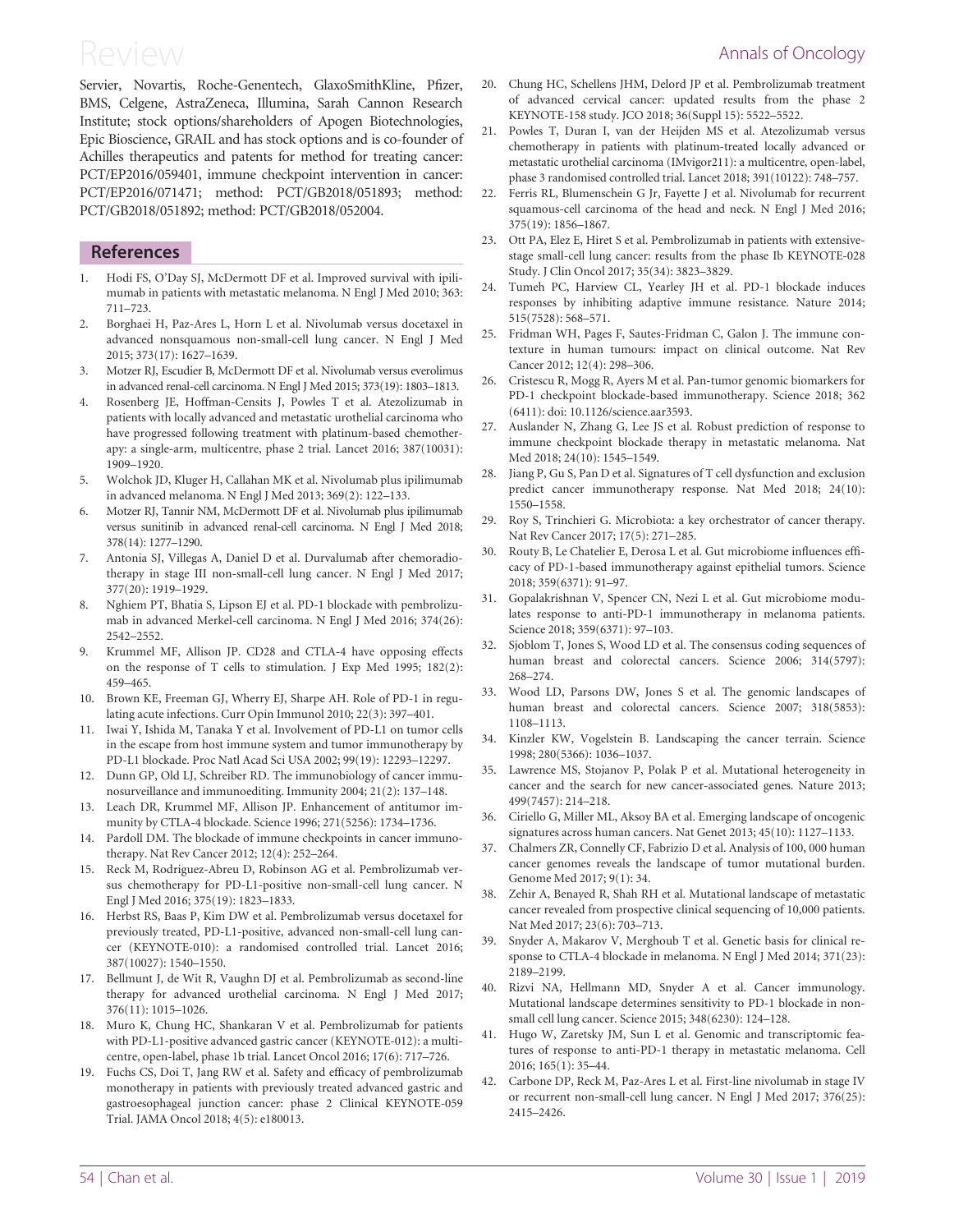# <span id="page-11-0"></span>Annals of Oncology  $\mathsf{Review}$

- 43. Matsushita H, Vesely MD, Koboldt DC et al. Cancer exome analysis reveals a T-cell-dependent mechanism of cancer immunoediting. Nature 2012; 482(7385): 400–404.
- 44. Riaz N, Morris L, Havel JJ et al. The role of neoantigens in response to immune checkpoint blockade. Int Immunol 2016; 28(8): 411–419.
- 45. Ott PA, Hu Z, Keskin DB et al. An immunogenic personal neoantigen vaccine for patients with melanoma. Nature 2017; 547(7662): 217–221.
- 46. Cohen CJ, Gartner JJ, Horovitz-Fried M et al. Isolation of neoantigenspecific T cells from tumor and peripheral lymphocytes. J Clin Invest 2015; 125(10): 3981–3991.
- [47](#page-1-0). Coulie PG, Van den Eynde BJ, van der Bruggen P, Boon T. Tumour antigens recognized by T lymphocytes: at the core of cancer immunotherapy. Nat Rev Cancer 2014; 14(2): 135–146.
- [48](#page-1-0). Carreno BM, Magrini V, Becker-Hapak M et al. Cancer immunotherapy. A dendritic cell vaccine increases the breadth and diversity of melanoma neoantigen-specific T cells. Science 2015; 348(6236): 803–808.
- 49. Bassani-Sternberg M, Braunlein E, Klar R et al. Direct identification of clinically relevant neoepitopes presented on native human melanoma tissue by mass spectrometry. Nat Commun 2016; 7: 13404.
- 50. Snyder A, Chan TA. Immunogenic peptide discovery in cancer genomes. Curr Opin Genet Dev 2015; 30: 7–16.
- [51](#page-1-0). Zaretsky JM, Garcia-Diaz A, Shin DS et al. Mutations associated with acquired resistance to PD-1 blockade in melanoma. N Engl J Med 2016; 375(9): 819–829.
- [52](#page-1-0). Skoulidis F, Goldberg ME, Greenawalt DM et al. STK11/LKB1 mutations and PD-1 inhibitor resistance in KRAS-mutant lung adenocarcinoma. Cancer Discov 2018; 8(7): 822–835.
- [53](#page-1-0). Alexandrov LB, Nik-Zainal S, Wedge DC et al. Signatures of mutational processes in human cancer. Nature 2013; 500(7463): 415–421.
- 54. Jamal-Hanjani M, Wilson GA, McGranahan N et al. Tracking the evolution of non-small-cell lung cancer. N Engl J Med 2017; 376(22): 2109–2121.
- 55. McGranahan N, Favero F, de Bruin EC et al. Clonal status of actionable driver events and the timing of mutational processes in cancer evolution. Sci Transl Med 2015; 7: 283ra254.
- [56](#page-6-0). McGranahan N, Furness AJ, Rosenthal R et al. Clonal neoantigens elicit T cell immunoreactivity and sensitivity to immune checkpoint blockade. Science 2016; 351(6280): 1463–1469.
- 57. Murugaesu N, Wilson GA, Birkbak NJ et al. Tracking the genomic evolution of esophageal adenocarcinoma through neoadjuvant chemotherapy. Cancer Discov 2015; 5(8): 821–831.
- [58](#page-1-0). Morris LG, Riaz N, Desrichard A et al. Pan-cancer analysis of intratumor heterogeneity as a prognostic determinant of survival. Oncotarget 2016; 7: 10051–10063.
- [59](#page-1-0). Peggs KS, Segal NH, Allison JP. Targeting immunosupportive cancer therapies: accentuate the positive, eliminate the negative. Cancer Cell 2007; 12(3): 192–199.
- [60](#page-1-0). Segal NH, Parsons DW, Peggs KS et al. Epitope landscape in breast and colorectal cancer. Cancer Res 2008; 68(3): 889–892.
- [61](#page-1-0). Van Allen EM, Miao D, Schilling B et al. Genomic correlates of response to CTLA-4 blockade in metastatic melanoma. Science 2015; 350(6257): 207–211.
- [62](#page-4-0). Hellmann MD, Nathanson T, Rizvi H et al. Genomic features of response to combination immunotherapy in patients with advanced nonsmall-cell lung cancer. Cancer Cell 2018; 33(5): 843–852.
- [63](#page-4-0). Antonia SC, Callahan MK, Awad MM et al. Impact of tumor mutation burden on the efficacy of nivolumab or nivolumab+ipilimumab in small cell lung cancer: an exploratory analysis of CheckMate 032. In World Conference on Lung Cancer, 2017; Abstract OA 07.03a.
- [64](#page-6-0). Riaz N, Havel JJ, Makarov V et al. Tumor and microenvironment evolution during immunotherapy with nivolumab. Cell 2017; 171(4): 934–949.e915.
- 65. Weber J, Horak C, Hodi FS et al. Baseline tumor T cell receptor (TcR) sequencing analysis and neo antigen load is associated with benefit in melanoma patients receiving sequential nivolumab and ipilimumab. Ann Oncol 2016; 27 (Suppl 6). doi: 10.1093/annonc/mdw378.01.
- [66.](#page-2-0) Li MM, Datto M, Duncavage EJ et al. Standards and guidelines for the interpretation and reporting of sequence variants in cancer: a joint consensus recommendation of the association for molecular pathology, American Society of Clinical Oncology, and College of American Pathologists. J Mol Diagn 2017; 19(1): 4–23.
- [67.](#page-2-0) McKenna A, Hanna M, Banks E et al. The genome analysis Toolkit: a MapReduce framework for analyzing next-generation DNA sequencing data. Genome Res 2010; 20(9): 1297–1303.
- [68.](#page-2-0) Rizvi H, Sanchez-Vega F, La K et al. Molecular determinants of response to anti-programmed cell death (PD)-1 and anti-programmed death-ligand 1 (PD-L1) blockade in patients with non-small-cell lung cancer profiled with targeted next-generation sequencing. JCO 2018; 36(7): 633–641.
- [69.](#page-2-0) Garofalo A, Sholl L, Reardon B et al. The impact of tumor profiling approaches and genomic data strategies for cancer precision medicine. Genome Med 2016; 8: 79.
- [70.](#page-5-0) Kowanetz M, Zou W, Shames DS et al. Tumor mutation load assessed by FoundationOne (FM1) is associated with improved efficacy of atezolizumab (atezo) in patients with advanced NSCLC. Ann Oncol 2016; 27 (Suppl 6). doi: 10.1093/annonc/mdw363.25.
- [71.](#page-5-0) Ramalingam S, Hellmann MD, Awad MM et al. Tumor mutational burden (TMB) as a biomarker for clinical benefit from dual immune checkpoint blockade with nivolumab+ipilimumab in first-line non-small cell lung cancer: identification of TMB cutoff from Checkmate 568. In AACR Annual Meeting 2018; Abstract #11317.
- [72.](#page-6-0) Balar AV, Galsky MD, Rosenberg JE et al. Atezolizumab as first-line treatment in cisplatin-ineligible patients with locally advanced and metastatic urothelial carcinoma: a single-arm, multicentre, phase 2 trial. Lancet 2017; 389(10064): 67–76.
- [73.](#page-4-0) Powles T, Loriot Y, Ravaud A et al. Atezolizumab vs chemotherapy in platinum-treated locally advanced or metastatic urothelial carcinoma: immune biomarkers, tumor mutational burden and clinical outcomes from the phase III IMvigor211 Study. In 2018 Genitourinary Cancer Symposium.
- [74.](#page-3-0) Buchhalter I, Rempel E, Endris V et al. Size matters: dissecting key parameters for panel-based tumor mutational burden (TMB) analysis. Int J Cancer 2018 Sep 21 [Epub ahead of print], doi: 10.1002/ijc.31878.
- [75.](#page-4-0) Garon EB, Rizvi NA, Hui R et al. Pembrolizumab for the treatment of non-small-cell lung cancer. N Engl J Med 2015; 372(21): 2018–2028.
- [76.](#page-4-0) McLaughlin J, Han G, Schalper KA et al. Quantitative assessment of the heterogeneity of PD-L1 expression in non-small-cell lung cancer. JAMA Oncol 2016; 2(1): 46–54.
- [77.](#page-6-0) Hellmann MD, Ciuleanu TE, Pluzanski A et al. Nivolumab plus ipilimumab in lung cancer with a high tumor mutational burden. N Engl J Med 2018; 378(22): 2093–2104.
- [78.](#page-6-0) Galsky M, Saci A, Szabo P et al. Impact of tumor mutation burden on nivolumab efficacy in secondline urothelial carcinoma patients: exploratory analysis of the phase ii checkmate 275 study. Ann Oncol 2017; 28: ESMO Annual Meeting Abstract.
- [79.](#page-6-0) Goodman AM, Kato S, Bazhenova L et al. Tumor mutational burden as an independent predictor of response to immunotherapy in diverse cancers. Mol Cancer Ther 2017; 16(11): 2598–2608.
- [80.](#page-4-0) Kowanetz M, Zou W, Shames D et al. Tumor mutation burden (TMB) is associated with improved efficacy of atezolizumab in  $1L$  and  $2L+$ NSCLC patients. J Thoracic Oncol 2017; 12(1): S321–S322.
- [81.](#page-4-0) Cristescu R, Mogg R, Ayers M et al. Mutational load (ML) and T-cellinflamed microenvironment as predictors of response to pembrolizumab. J Clin Oncol 2017; 35, Abstract 1.
- [82.](#page-4-0) Peters S, Gettinger S, Johnson ML et al. Phase II trial of atezolizumab as first-line or subsequent therapy for patients with programmed deathligand 1-selected advanced non-small-cell lung cancer (BIRCH). J Clin Oncol 2017; 35(24): 2781.
- [83.](#page-4-0) Seiwert T, Haddad R, Bauml J. Biomarkers predictive of response to pembrolizumab in head and neck cancer (HNSCC). In AACR Annual Meeting Oral Presentation 2018; Minisymposium: Late-Breaking Research.
- [84.](#page-4-0) Hellmann MD, Ciuleanu TE, Pluzanski A et al. Nivolumab plus ipilimumab in lung cancer with a high tumor mutational burden. N Engl J Med 2018; 378(22); 2093–2104.